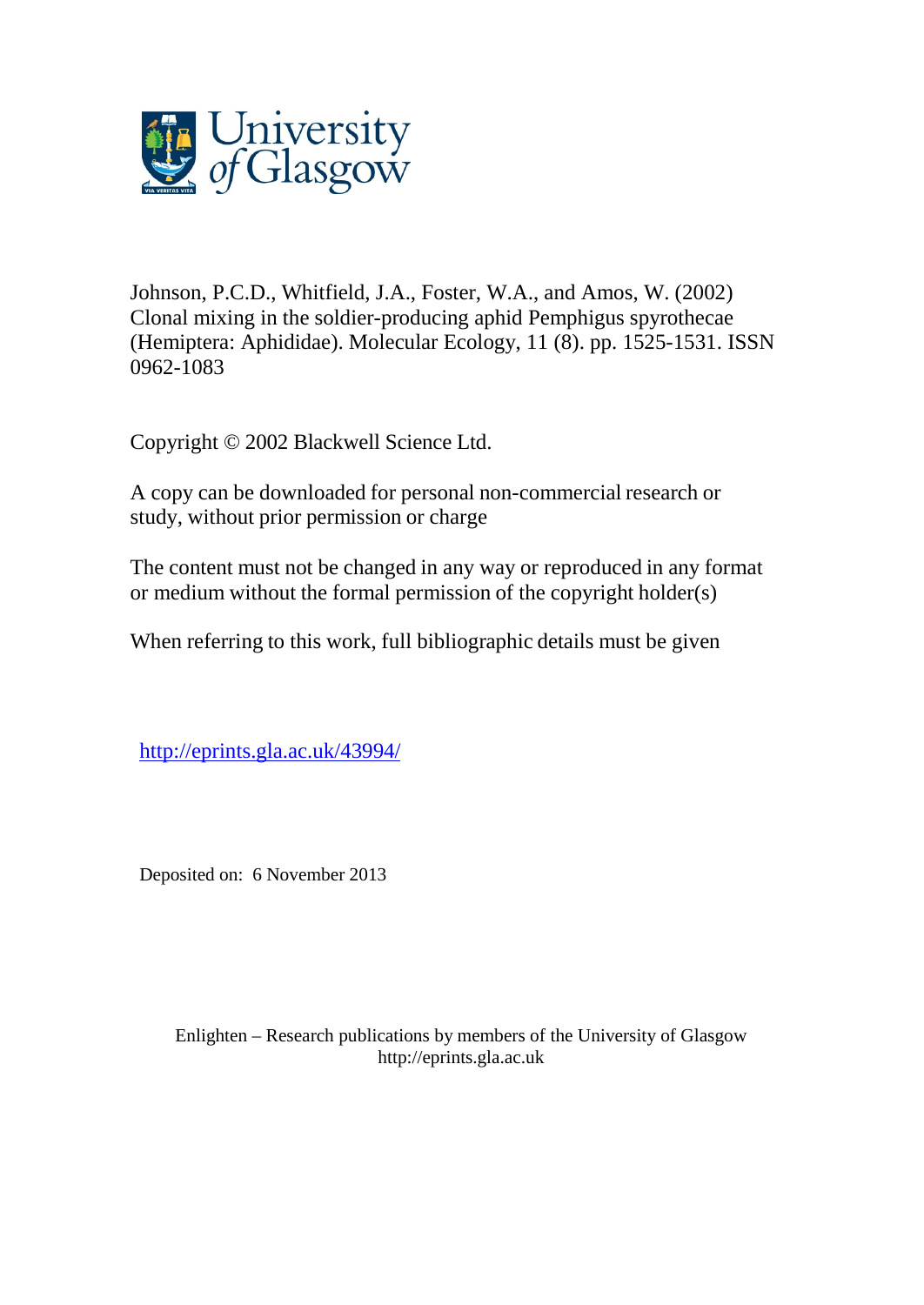| $\mathbf{1}$   | Clonal mixing in the soldier-producing aphid Pemphigus spyrothecae              |  |  |  |  |  |
|----------------|---------------------------------------------------------------------------------|--|--|--|--|--|
| $\overline{2}$ | (Hemiptera: Aphididae)                                                          |  |  |  |  |  |
| $\mathfrak{Z}$ |                                                                                 |  |  |  |  |  |
| $\overline{4}$ | PAUL C. D. JOHNSON, JOHN A. WHITFIELD, WILLIAM A. FOSTER and                    |  |  |  |  |  |
| 5              | <b>WILLIAM AMOS</b>                                                             |  |  |  |  |  |
| 6              | Department of Zoology, University of Cambridge, Downing Street, Cambridge, CB2  |  |  |  |  |  |
| 7              | 3EJ, UK                                                                         |  |  |  |  |  |
| 8              |                                                                                 |  |  |  |  |  |
| 9              | Received:                                                                       |  |  |  |  |  |
| 10             |                                                                                 |  |  |  |  |  |
| 11             | Keywords: clonal mixing, soldier aphids, Pemphigus, microsatellites, dispersal, |  |  |  |  |  |
| 12             | altruism                                                                        |  |  |  |  |  |
| 13             |                                                                                 |  |  |  |  |  |
| 14             | Address for correspondence:                                                     |  |  |  |  |  |
| 15             | Paul Johnson                                                                    |  |  |  |  |  |
| 16             | Institute of Biomedical and Life Sciences                                       |  |  |  |  |  |
| 17             | Division of Environmental and Evolutionary Biology                              |  |  |  |  |  |
| 18             | Graham Kerr Building                                                            |  |  |  |  |  |
| 19             | University of Glasgow                                                           |  |  |  |  |  |
| 20             | Glasgow                                                                         |  |  |  |  |  |
| 21             | G12 8QQ                                                                         |  |  |  |  |  |
| 22             | <b>UK</b>                                                                       |  |  |  |  |  |
| 23             | Fax: +44 141 330 5971                                                           |  |  |  |  |  |
| 24             | Tel: +44 141 330 2476                                                           |  |  |  |  |  |
| 25             | e-mail p.johnson@bio.gla.ac.uk                                                  |  |  |  |  |  |
| 26             |                                                                                 |  |  |  |  |  |
| 27             | Clonal mixing in a soldier-producing aphid                                      |  |  |  |  |  |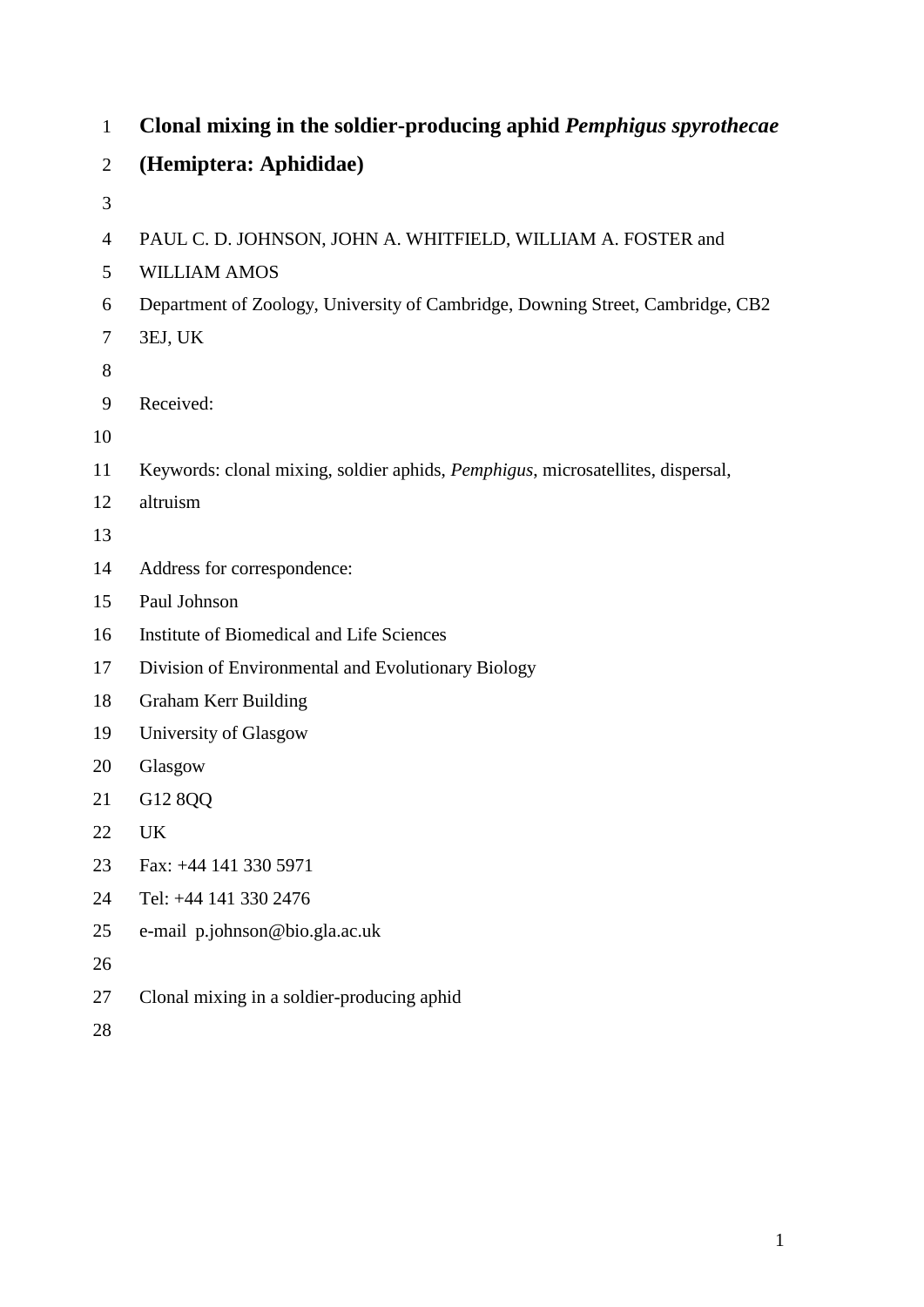## **Abstract**

 Illuminating the genetic relationships within soldier-producing aphid colonies is an essential element of any attempt to explain the evolution of the altruistic soldier caste. *Pemphigus spyrothecae* is a soldier-producing aphid that induces galls on the leaf petioles of its host (trees of the genus *Populus*). At least a quarter of the aphids within the clonally-produced gall population are morphologically and behaviourally distinct first-instar soldiers that defend the gall population from predation. Using field trapping and microsatellites, we investigated the degree of clonal mixing within natural gall populations. Field trapping in the UK showed that all the migrants of *P. spyrothecae* and of two other *Pemphigus* species were wingless first-instar soldiers. The average degree of mixing estimated from trapping *P. spyrothecae* migrants was 0.68% (range = 0–15%). Microsatellite genotyping of 277 aphids from thirteen galls collected in Italy revealed an average mixing level of 10.4% (range = 0–59%). Six galls contained more than one clone (range = 2–5). Non-kin aphids were not restricted to the soldier caste but were evenly distributed across instars. An additional gall, from which 527 occupants were genotyped, contained 12 non-kin aphids distributed among 9 clones, showing that clonal diversity can be high even when mixing is very low. These observations suggest that although soldiers migrate regularly and can moult and reproduce within foreign galls, clonal mixing in this species is generally low and is unlikely to provide a barrier to the evolution of investment by the aphid clones in an altruistic soldier caste.

[250 words]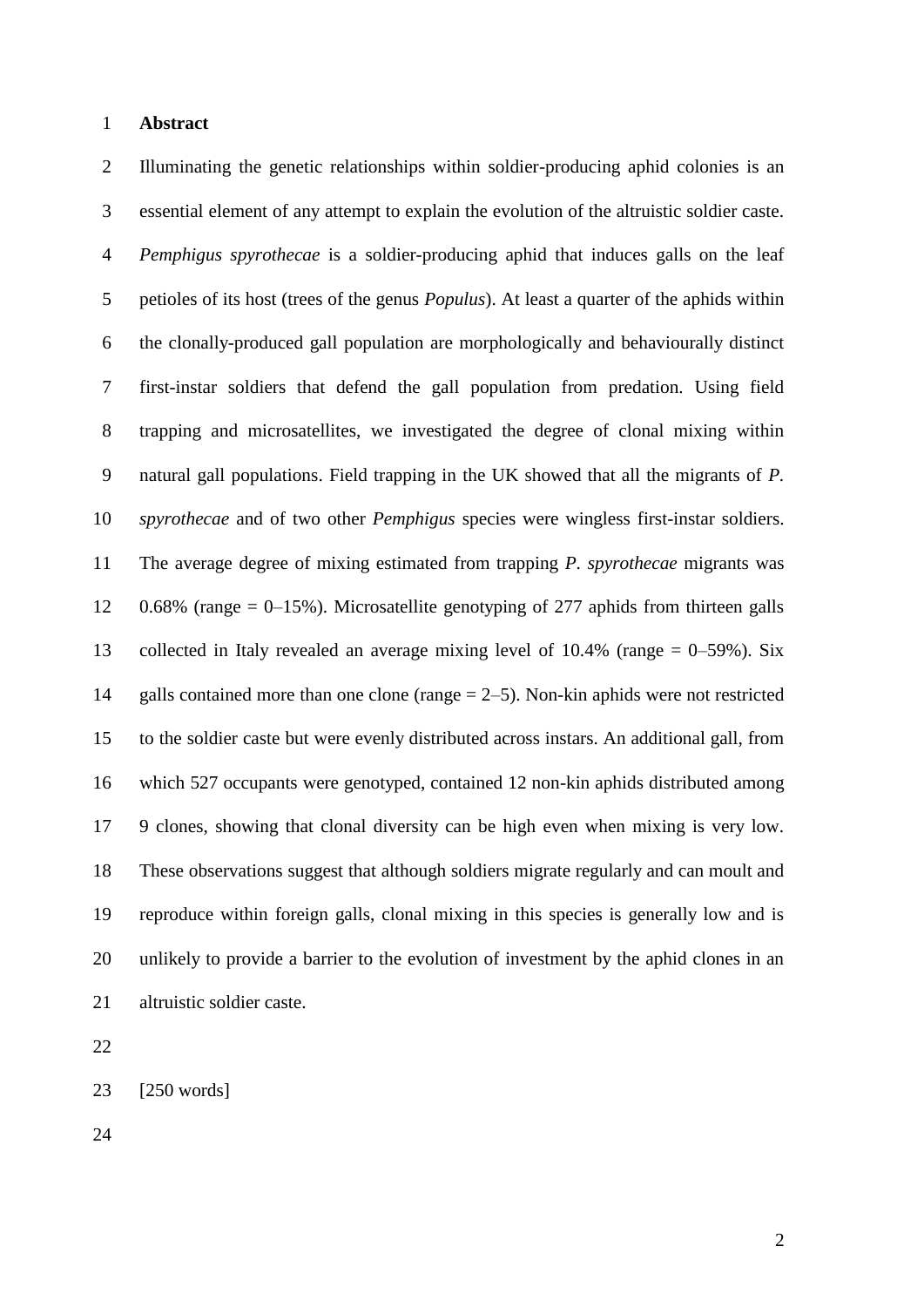### **Introduction**

 Kin selection theory predicts that helping behaviour should be widespread among clonal animals (Hamilton 1964, Hamilton 1987), yet helper castes have been found in only a few groups: colonial invertebrates (Harvell 1994), polyembryonic parasitic wasps (Cruz 1981) and aphids (Aoki 1977). One reason for this scarcity could be mixing between individuals from different clones (clonal mixing), which will dilute the benefit of cooperation by wasting it on unrelated clones. Therefore, measuring the degree of clonal mixing is essential to understanding the evolution of social behaviour in clonal animals (Hamilton 1987, Stern & Foster 1996).

 Aphids are an excellent model for studying the factors that have influenced the evolution of social behaviour because they have evolved altruistic castes at least 17 times (T. Fukatsu, pers. comm.), allowing associations between traits to be tested using phylogenetic comparative methods (Harvey & Pagel 1991, Stern & Foster 1996). There are approximately 4,400 species of aphids in 25 subfamilies (Remaudière & Remaudière 1997), but soldiers are found in only about 60 of the 475 species within the subfamilies Hormaphidinae and Pemphiginae, so an important question is how to explain their limited taxonomic distribution (Stern & Foster 1997). Aphids in these two subfamilies induce galls on their primary hosts, a trait that is likely to be ancestral to both groups, suggesting that galls were probably an important factor in the evolution of soldiers: a gall is a valuable, defendable resource, and a potential barrier to intrusion by other clones that might dilute the benefits of sociality (Foster & Northcott 1994).

 For soldier-producing aphids, as for all social animals, the two primary issues we need to address in order to understand their evolution are the ecology and the genetic organization of the evolving colonies (Hamilton 1964). Due to their clonal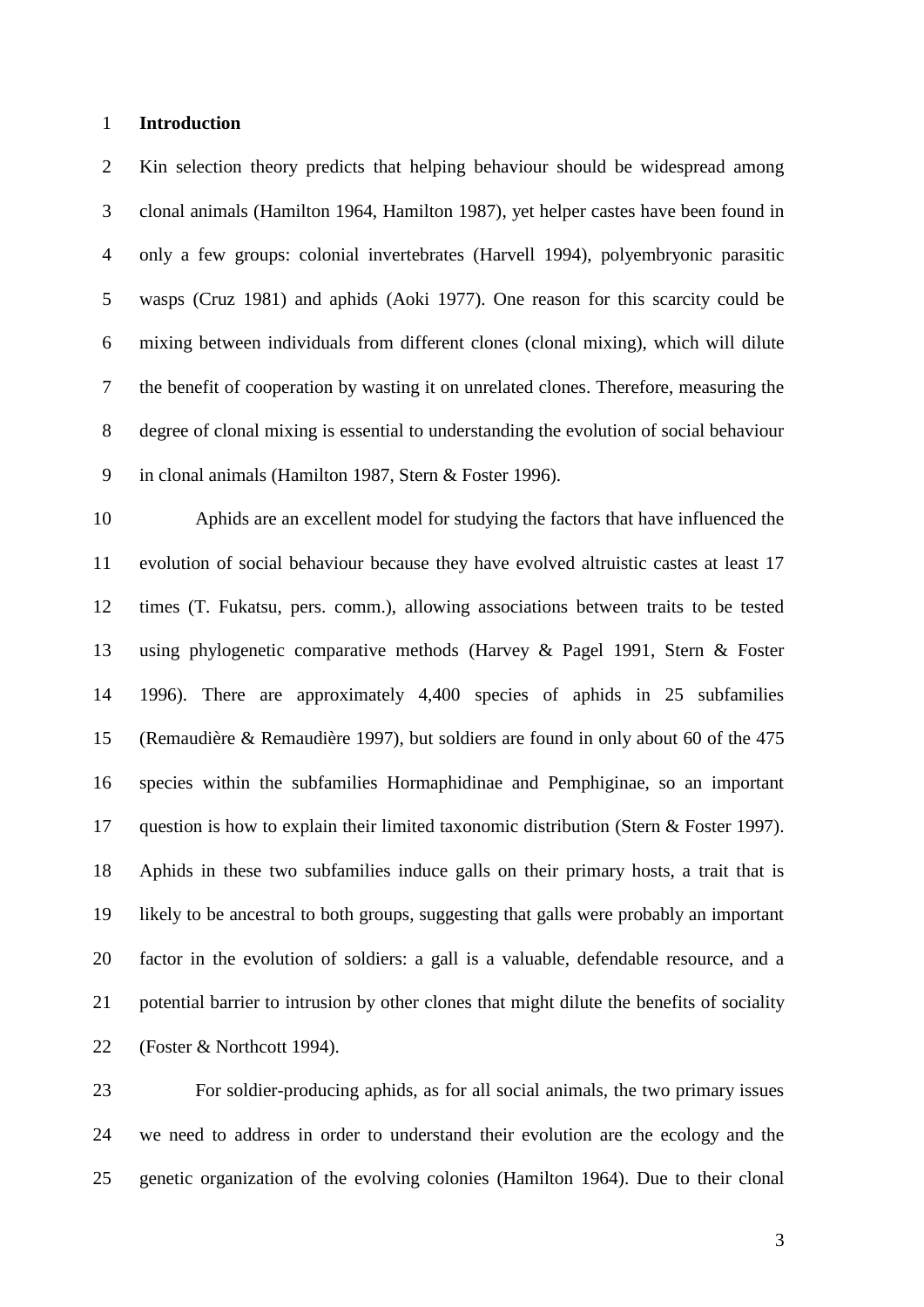reproduction, genetic relatedness within aphid colonies is simpler than in any other social organism: an aphid is either of the same clone as its neighbours or it is not. Therefore, we need to determine the degree of clonal mixing within aphid colonies in order to know to what extent the benefit of investing in soldiers is diluted by alien clones. However, there are few data on the extent of clonal mixing in soldier- producing species. The only detailed study found a high degree of mixing in seven *Pemphigus obesinymphae* galls, where on average 41% of individuals were unrelated to the foundress, and behaved and developed selfishly (Abbot *et al.* 2001).

 All soldier-producing aphids induce galls on the host-plants where the sexual generation occurs (the primary host) (Stern & Foster 1996), and it might be thought that being enclosed in a gall would eliminate clonal mixing. However, in all these gall-living species, the gall must eventually open to allow waste products to be ejected (Aoki 1980, Benton & Foster 1992), or to allow the winged aphids to migrate from the gall. In addition, there might be a selective advantage to those clones that invest some of their resources in individuals that habitually migrate to seek out and colonize other, perhaps healthier, galls (Hamilton & May 1977), and there is good evidence in at least one species (*Pachypappa marsupialis* Koch) that this does happen (Aoki 1979). There is therefore undoubted potential for clonal mixing in these gall-living soldier-producing species.

 We looked at clonal mixing within galls of the genus *Pemphigus.* This is a useful model genus, since soldiers are known from several species (Aoki & Kurosu 1986, Moran 1993, Rhoden 1997) and there is good evidence of high levels of intergall migration in four species: *Pemphigus populitransversus* and *P. populicaulis* (Setzer 1980) in which soldiers have not been reported, and *P. obesinymphae* (Abbot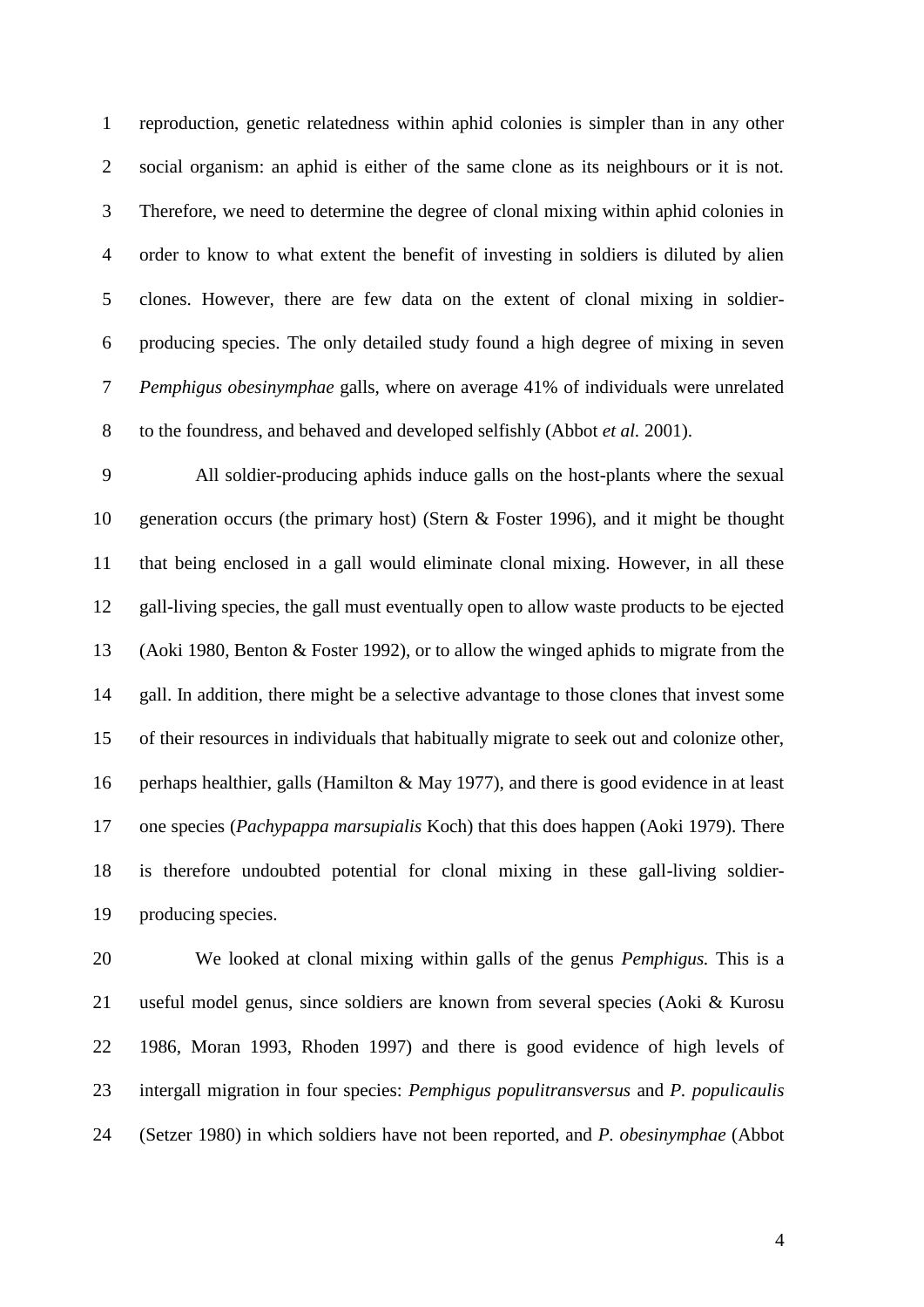*et al.* 2001) and *P. spyrothecae* (Llewellyn 1996), which have soldiers (Aoki & Kurosu 1986, Moran 1993).

 Most of our observations were made on *Pemphigus spyrothecae* Passerini, which is widely distributed throughout Europe and western Siberia, and introduced into Canada (Blackman & Eastop 1994). *P. spyrothecae* is cyclically parthenogenetic on *Populus nigra*. Galls are formed on petioles by single sexually-produced foundresses. All generations within the gall are clonal (Lampel 1969), so the sole source of genetic variation within the gall (excluding mutation) is intergall migration. Galls remain sealed from soon after initiation in spring until late July or early August, when the colony makes an opening (the ostiole) just large enough to allow the exit of honeydew and winged emigrants (Rhoden 1997; N Pike pers. comm.). Therefore, the potential for clonal mixing appears to be restricted to the period following the formation of the ostiole. *P. spyrothecae* has an unusual life-cycle, in that the aphid colonies remain in the galls on the primary host and do not migrate in the summer to a secondary herbaceous host as do most other species in the genus (Lampel 1969). The colonies are therefore present in the galls for an extended period of time, which ought to make intergall migration, and therefore clonal mixing, easier to detect.

 Two morphological classes are born in the gall, soldiers (first-instar virginoparae) and non-soldiers (first-instar sexuparae), both of which pass through four moults to become adults (Foster 1990). It is the winged adult sexuparae that migrate from the gall to the bark to the next stage of the life-cycle. *P. spyrothecae* soldiers form a morphologically and behaviourally distinct altruistic soldier caste (between one quarter and one half of the total gall population) that effectively defends the colony against predators and removes waste products from the gall (Aoki & Kurosu 1986, Foster 1990, Benton & Foster 1992, Foster & Rhoden 1998). All of the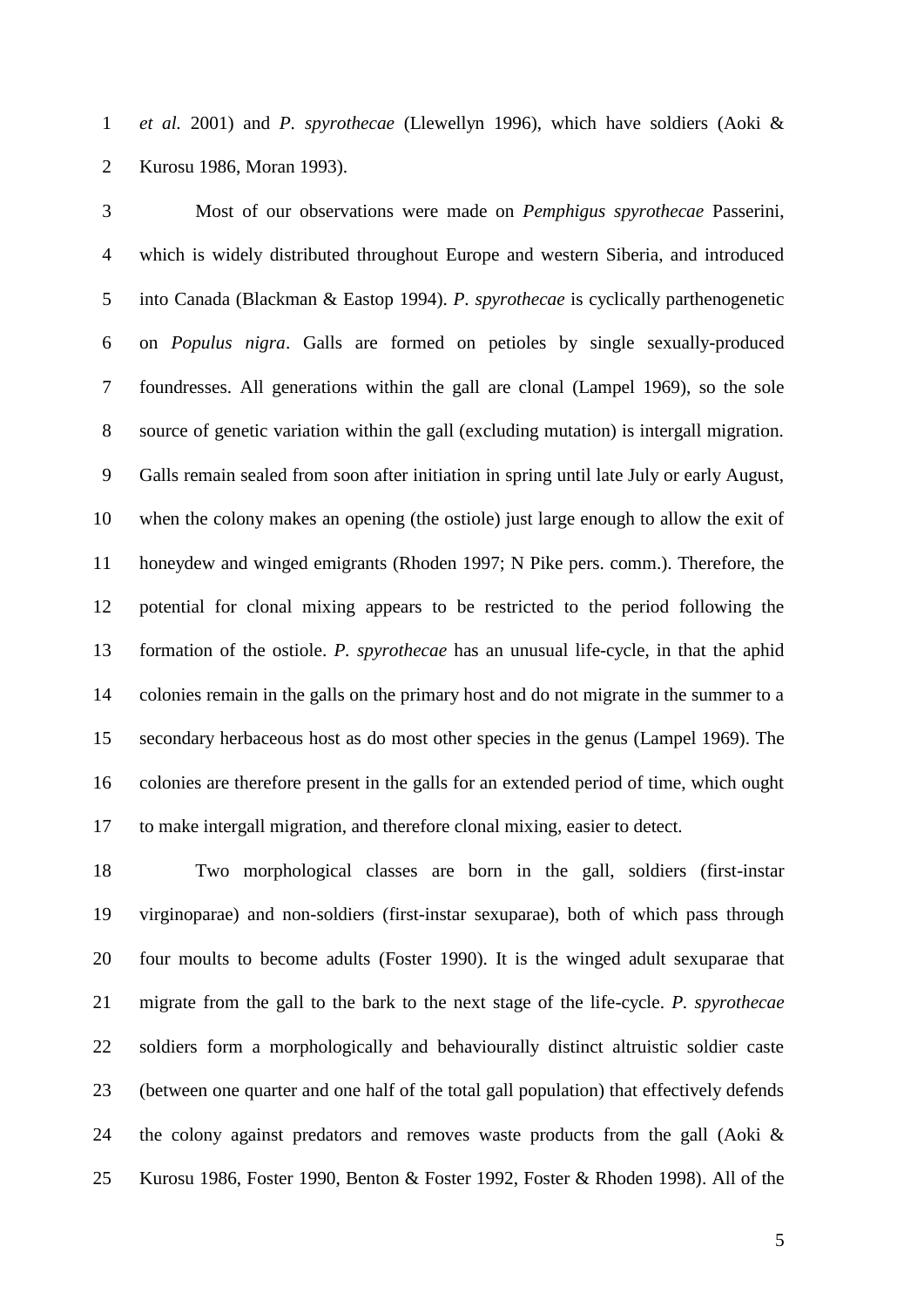foundress's offspring are soldiers (first-instar virginoparae), and all adult virginoparae give birth to approximately equal numbers of soldiers and non-soldiers. Due to their position in the gall pedigree, most of the second generation of soldiers (i.e. those that are the granddaughters of the foundress), which make up the great majority of soldiers in the gall, probably die within the gall without leaving offspring. Moreover, soldiers remain as first instars for about three times as long as non-soldiers, increasing the gall's defences but further reducing the probability that a second-generation soldier will have time to reproduce (Rhoden 1997).

 We made additional observations on two other species, *Pemphigus bursarius*  L. and *Pemphigus gairi* Stroyan, which also produce soldiers (PK Rhoden & WAF unpublished data) but do migrate to a secondary host in the summer and therefore have shorter-lived galls.

 The aim of this study was to measure rigorously the degree of clonal mixing within galls of *P. spyrothecae* using microsatellites and relate this to the amount of intergall migration observed in field populations. We are interested in knowing not only the absolute level of clonal mixing but also which morphs are involved in intergall migration and how many distinct clones of alien aphids occur in a particular gall. Only by measuring clonal mixing in this way can we assess the genetic context within which soldiers have evolved in these social animals.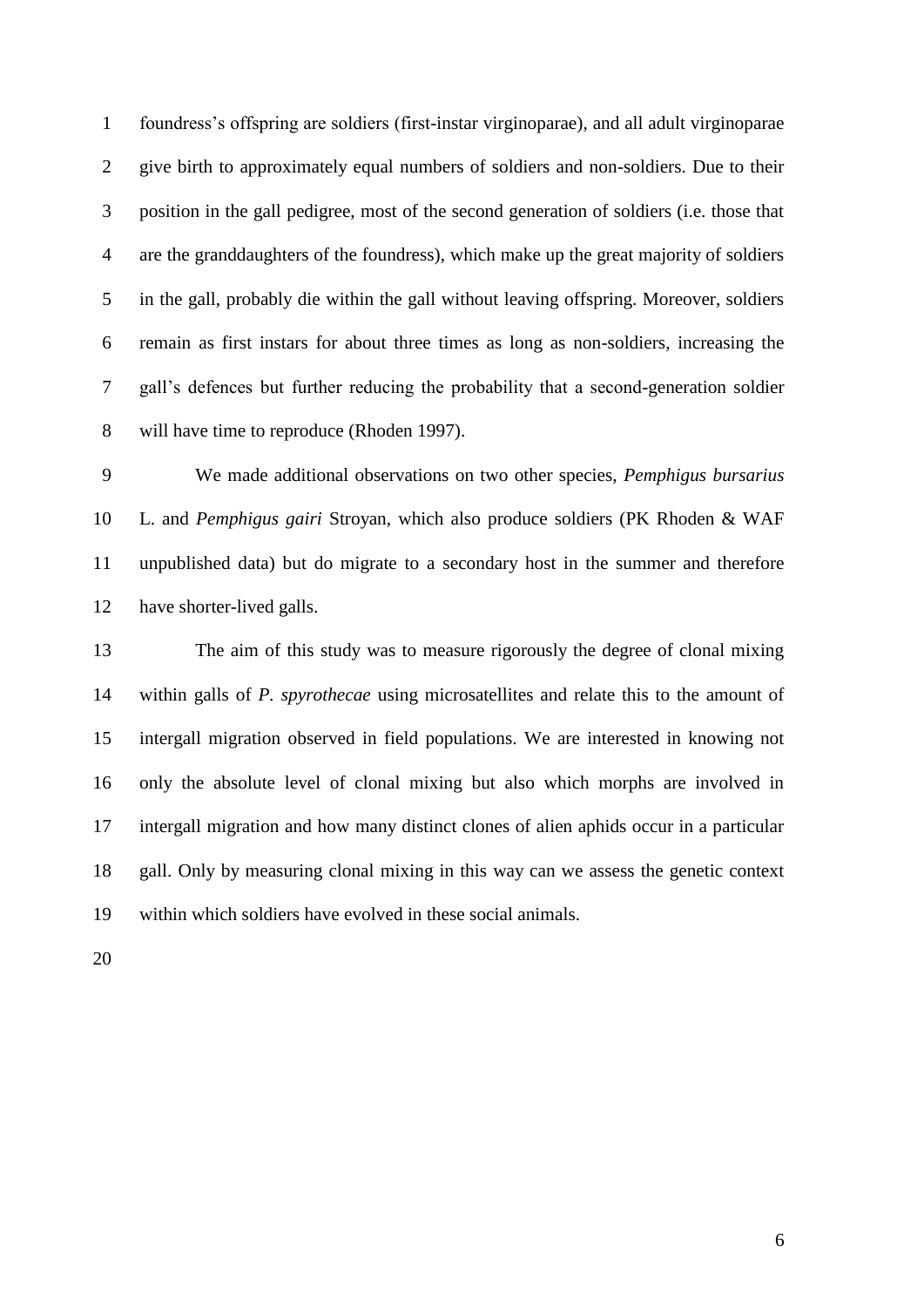#### **Materials and Methods**

### *Experiments on intergall movements*

 We carried out experiments on galls of three species of *Pemphigus* on mature trees of *Populus nigra* var. *italica* in the summer of 1995 in the following sites in and around Cambridge, UK: *P. spyrothecae* at the University Library (52° 12' N, 0° 6' E; grid ref. TL441584; these trees have since been felled) and the Cherry Hinton Cycle Path (52° 12' N, 0° 10' E; TL484573); *P. bursarius* near Abington (52° 6' N, 0° 14' E; TL526472) and at Whaddon (52° 6' N, 0° 1.3' E; TL355465); and *P. gairi* at Abington, Whaddon and the University Botanic Garden. The aphids in each study gall were isolated from the rest of the tree by wrapping the petiole, or the branch next to the petiole, with masking tape, which was then coated with sticky Boltac. Two sticky traps were put in place for each gall, so that it was possible to distinguish emigrants from immigrants. Galls and sticky traps were collected after one week. The galls were collected over an extended period during which they were mature, i.e. with an opening for the release of winged adult sexuparae and honeydew (Table 1). The aphids in each gall and on each sticky trap were removed, counted and classified by eye to morph (sexupara or virginopara) and instar (first, second, third, fourth or adult). We recorded the shortest distance along branches to the nearest conspecific gall, the fresh weight of each gall and of the whole leaf, and estimated gall volume from three perpendicular dimensions, assuming the galls to be regular ellipsoids.

*Genetic analysis*

 Fourteen galls were collected for genetic analysis between 4 and 17 September 1999 from ten Lombardy poplar trees (*Populus nigra* var. *italica*) at five sites selected for high genetic variation: three trees at Gaggio near Modena in Italy (44° 37' N, 11° 0'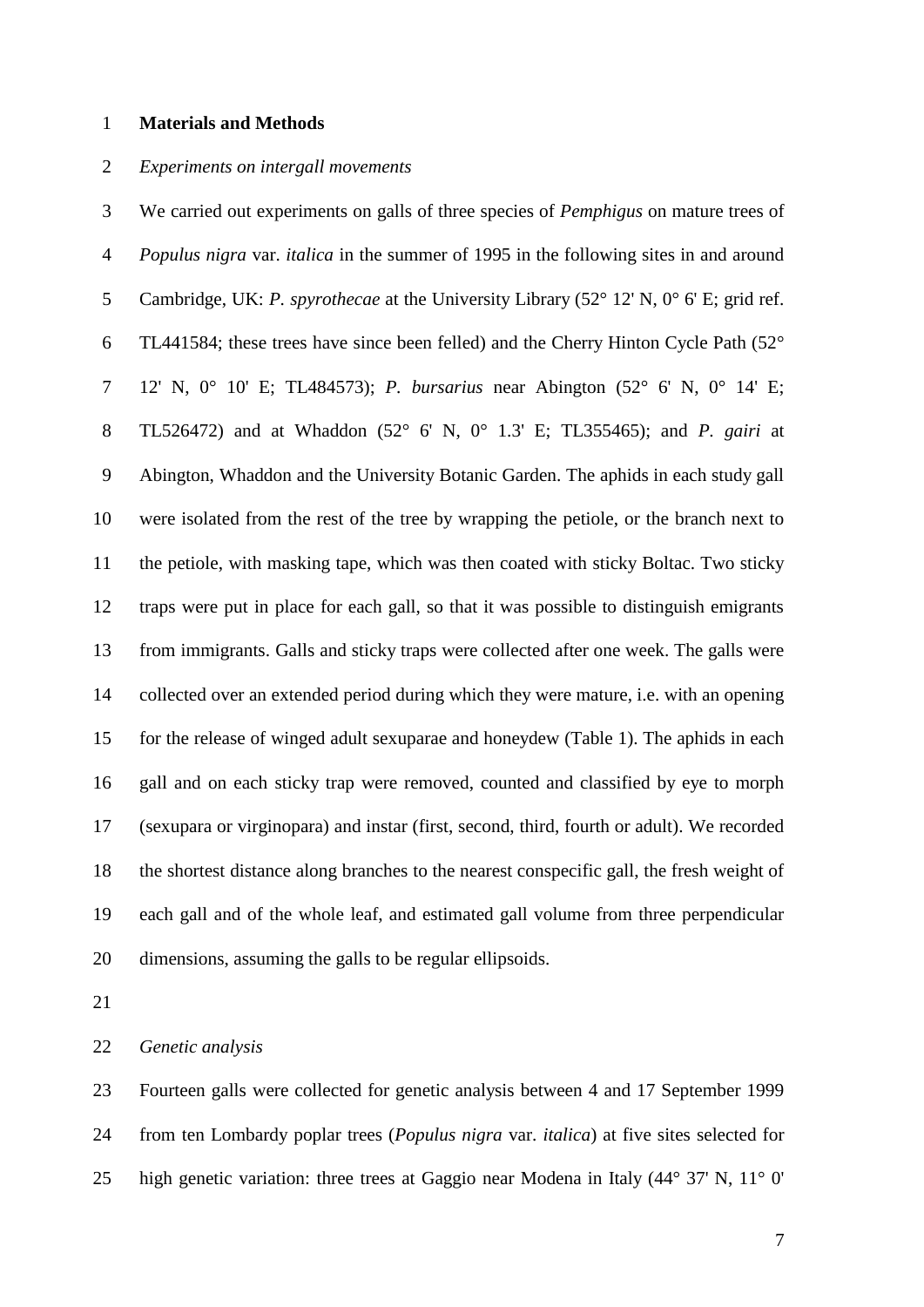E); three at Ravarino near Modena (44° 43' N, 11° 5' E); two in central Modena (44° 2 40' N,  $10^{\circ}$  54' E); one in Berlin (52° 31' N,  $13^{\circ}$  24' E); and one in Uppsala (59° 52' N, 17° 38' E). We did not survey galls from the field sites used for the trapping program because low microsatellite variation in the UK provided insufficient resolution for distinguishing clones (PCDJ *et al.* unpublished data). Galls were stored in 80% ethanol in individual vials at room temperature.

 For the genetic analysis of the *P. spyrothecae* gall colonies we used two highly variable microsatellite markers, 96PS20 and 98PS12 (Johnson *et al.* 2000). Preliminary genotyping of one aphid from each of 97 galls collected from the 10 study trees showed that genetic variation among clones within trees was high (locus 11 96PS20: mean expected heterozygosity calculated from allele frequencies  $(H_e) = 0.66$ , 12 range =  $0.59-0.78$ ; locus 98PS12: mean  $H_e = 0.69$ , range =  $0.43-0.81$ ) and genetic structure was low, demonstrating that the two loci could provide sufficient resolution to identify migrants with high probability (PCDJ *et al.* unpublished data). To minimise the probability that an immigrant share the genotype of the natal clone, the 14 gall populations were selected for the rarity of their genotypes. Estimates of the probability of detecting an immigrant clone, calculated by multiplying allele frequencies, ranged from 98.0% to 99.98% across the fourteen galls (mean = 99.5%).

 DNA extractions and PCRs were carried out according to Johnson *et al.* (2000). As a gall can hold more than 1000 aphids, making exhaustive genotyping of every colony unfeasible, an average of 23 aphids (sum = 300; range = 16–40) were genotyped from each of thirteen galls, while 746 of the aphids within the remaining gall were genotyped. In order to obtain reliable genotypes, 460 individuals were re- genotyped at both loci, in addition to all that failed on the first attempt and any whose genotype differed from the majority gall genotype. To reduce the risk of heterozygotes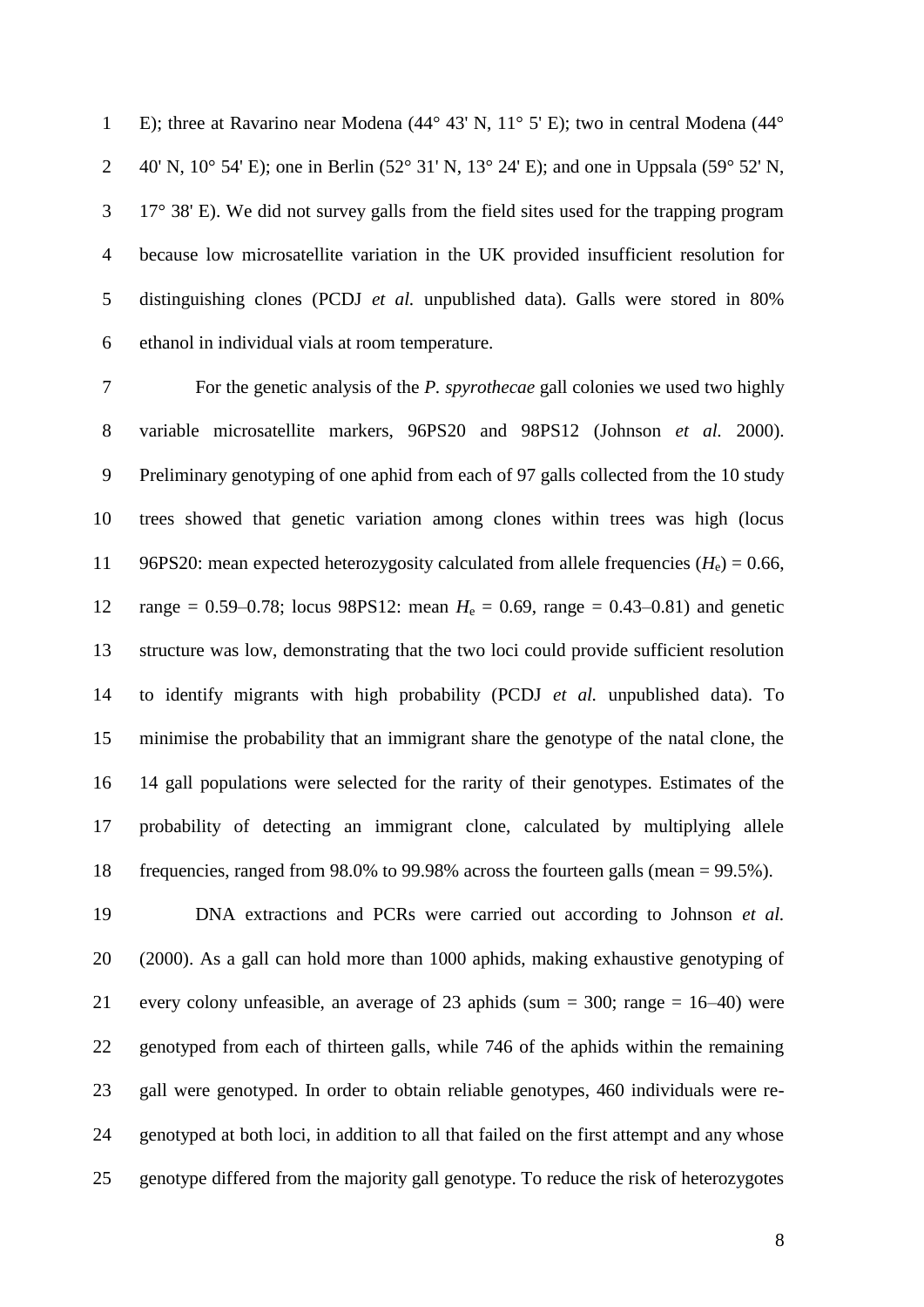being scored as homozygotes (Taberlet *et al.* 1996), a homozygous genotype that differed from the majority in the gall was not considered reliable until confirmed by at least two independent PCRs. Individuals that did not yield complete two-locus genotypes were not included in the analysis. Before being genotyped, each aphid was classified by eye to morph and instar. The most common genotype was assumed to be the foundress genotype, because foundresses were not found in the galls, having probably died earlier in the season.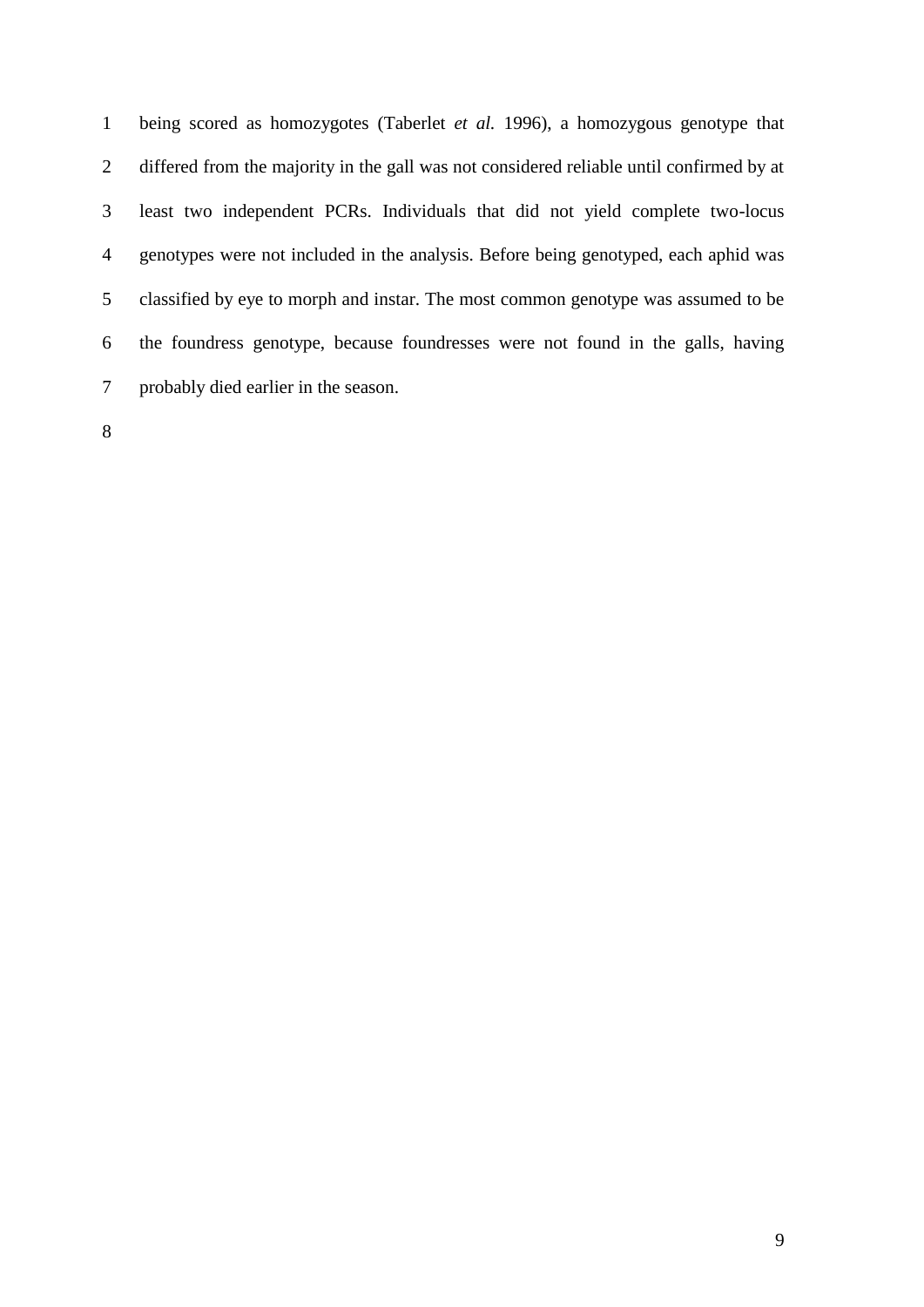### **Results**

### *Emigration from and immigration into the galls*

 Very few aphids were trapped leaving or entering the galls in any of the three species. In *P. spyrothecae,* where there was a higher rate of migration than in the other two species, the average rate at which aphids moved into a gall was approximately once every six weeks and only 17% of the galls were invaded by any aphids during the 10- week period of observation (Table 1). All the migrant aphids in all three species were first-instar soldiers, except winged adult sexuparae, which were assumed to be migrating to the bark and therefore discounted. We recorded several features of the galls to test whether there were any differences between galls from which aphids did or did not emigrate: there were no significant differences in total gall population size, fresh gall mass, gall volume or fresh leaf mass. Neither was there a significant effect of date on the numbers of emigrants or immigrants in any of the species. However, *P. bursarius* and *P. gairi* (but not *P. spyrothecae*) galls that were reached by one or more 15 immigrants were significantly closer  $(P < 0.05)$  to the nearest conspecific gall than those that received no immigrants (Welch *t*-test (Sokal & Rohlf 1995)).

 We calculated a direct estimate of percentage mixing in the galls by dividing the number of immigrants in a particular week over the total population size and multiplying by the total number of weeks of the period of observation, assuming that immigrants survive and reproduce at the same rate as natives (Table 1). The average mixing rates were low in the three species, but the level of mixing could on rare occasions rise to quite high levels, particularly in *Pemphigus gairi*, which received immigrants at a similar rate to the other species but had much smaller colonies. By dividing the number of immigrants by the number of emigrants, we estimated the migrant success rate (the probability of successfully reaching another gall). This was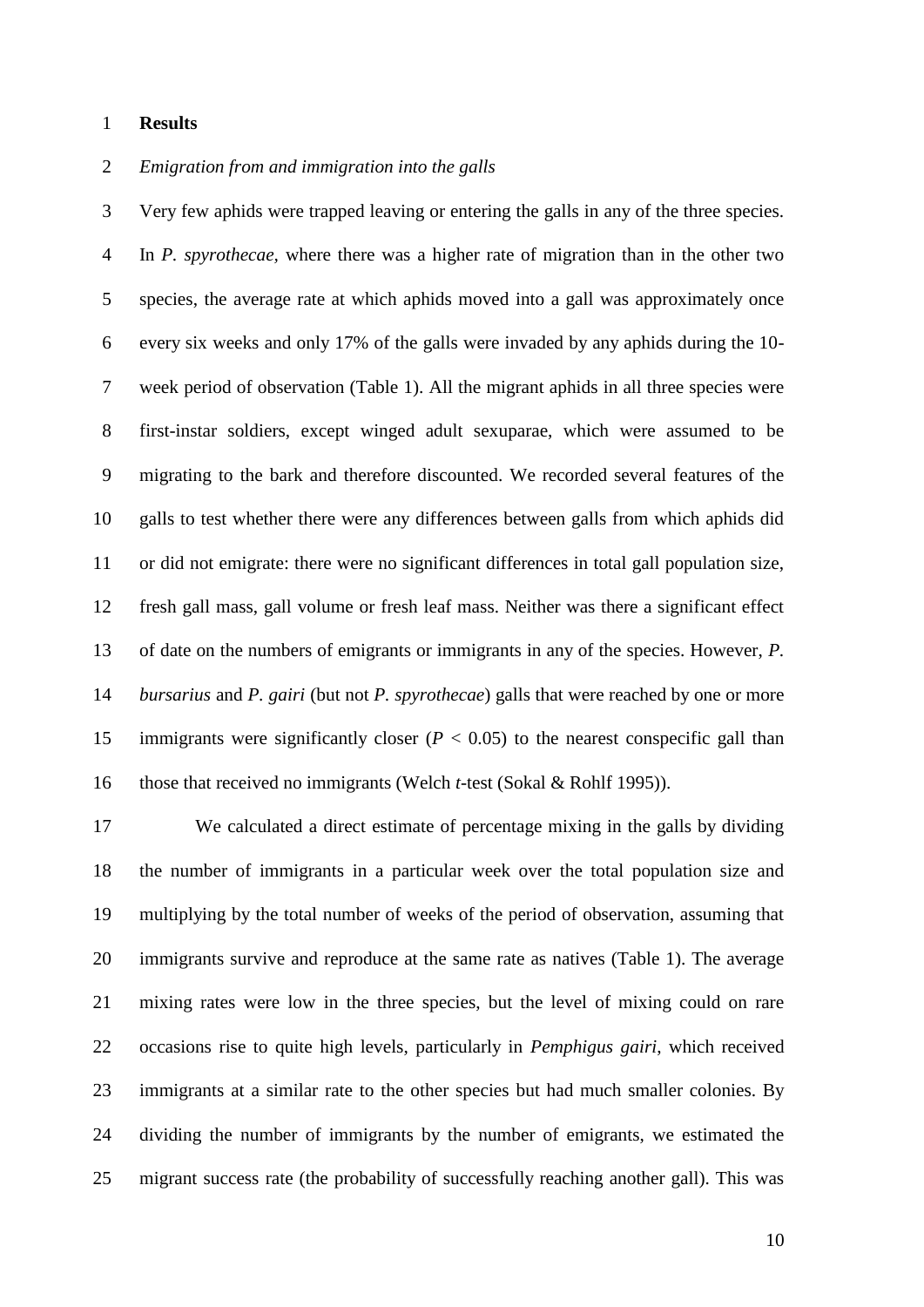surprisingly high, ranging from 1 in 4 in *P. spyrothecae* to almost 1 in 2 in *P. bursarius*.

### *Molecular data on clonal mixing*

 Unambiguous two-locus genotypes were obtained from 277 (92%) of the 300 aphids in the 13 galls that were sampled. The gall that was exhaustively genotyped yielded 527 complete genotypes (71%) from 746 aphids.

 We found much higher levels of clonal mixing by genetic analysis than by 9 trapping (Table 2; Figures 1 & 2). The average frequency of aphids that did not share 10 the foundress genotype was 10.4% across the thirteen gall colony samples (range  $= 0-$  59%). Six of the sampled galls contained aphids from more than one clone (range = 2–5 different clones). Every instar of both morphs was represented among the non-kin aphids, except adult sexuparae, although only three of these were genotyped.

 Low clonal mixing was detected in the gall that was exhaustively genotyped. Twelve (2.3%) of the 527 occupants did not share the natal genotype, and these were drawn from 9 clones. Nine of the 12 non-kin were soldiers, two were later-instar virginoparae and one was a sexupara, representing a significant skew towards soldiers  $(\chi^2 = 16.6, d.f. = 1, p < 0.0001).$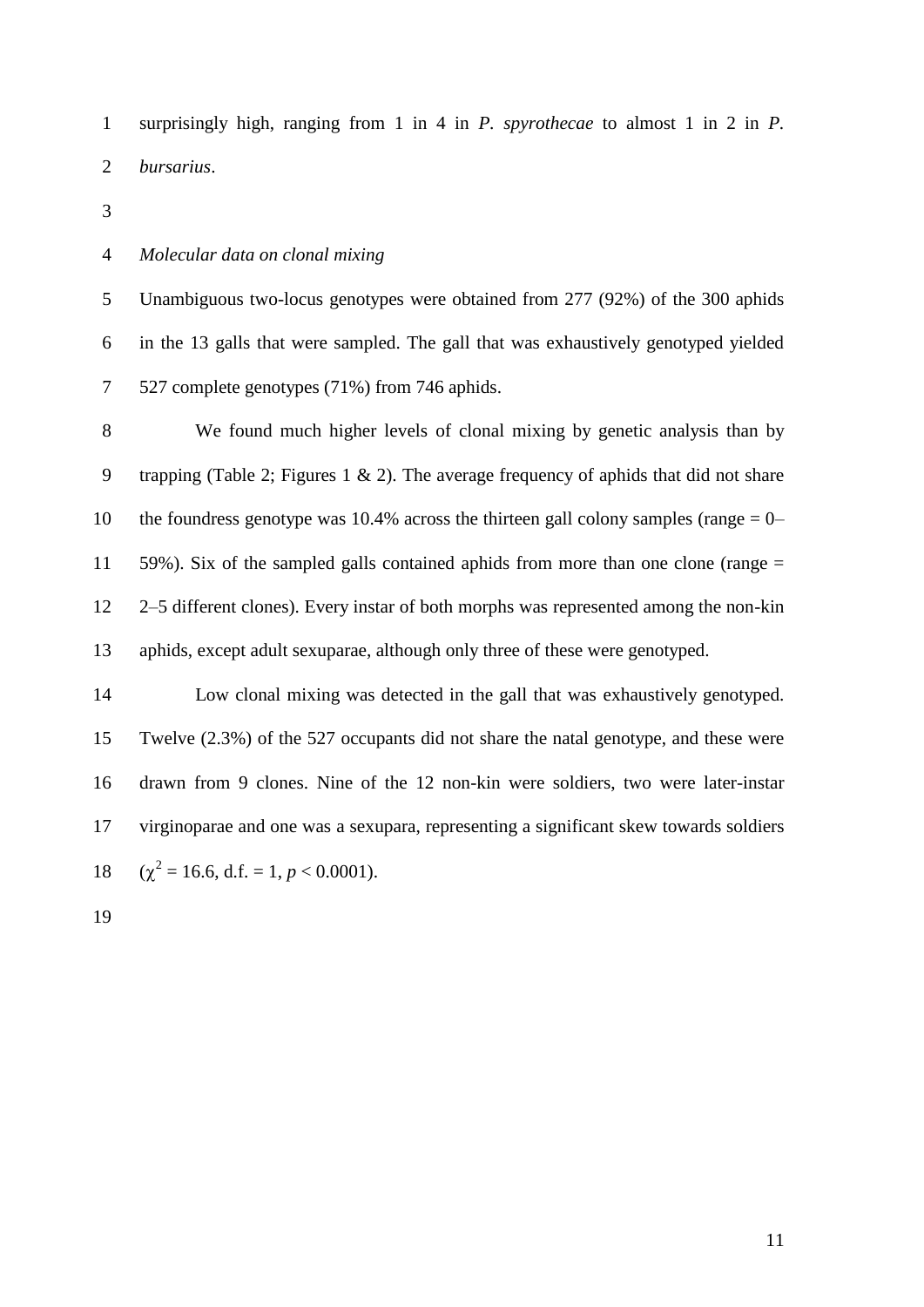### **Discussion**

 Our molecular data demonstrate rigorously the presence of multiple clones in the galls of a soldier-producing species, *P. spyrothecae*, while our trapping data provide strong evidence that intergall migration occurs in all three species studied and is undertaken exclusively by soldiers. In addition, this is the first study to use species-specific nuclear DNA markers to gauge clonal diversity within aphid galls.

 If all migrants are soldiers, as indicated by our trapping data, then the later- instar virginoparae and all the sexuparae found by genotyping must have moulted or descended from immigrants. The inference that immigrant soldiers can grow and reproduce and potentially produce winged emigrants in alien galls is important because it suggests that migration could be an adaptive strategy of the clone, rather than a chance event: in addition to defending the gall, soldiers might also have a role as migrants to other galls. Migration might be either a bet-hedging strategy, the clone's insurance against the possible extinction of the gall (Hamilton & May 1977), or a sacrifice by the emigrant to free resources within a crowded gall, although our data do not support a link between crowding and emigration. Soldiers appear well adapted to evolving a role as migrants: they represent a small investment owing to their small size; they are more sclerotized than non-soldier first instars and therefore more resistant to desiccation outside the gall; and they are more mobile than the later instars. Indeed, soldiers may have evolved from specialised migrants, rather than the other way around (Stern & Foster 1996). However, the degree of specialization in migration in *P. spyrothecae* does not begin to approach that observed by Aoki (1979) in the dimorphic first instars of *Pachypappa marsupialis.*

 Of the six sampled galls in which we found immigrant genotypes, five contained more than one immigrant from the same clone, as did the exhaustively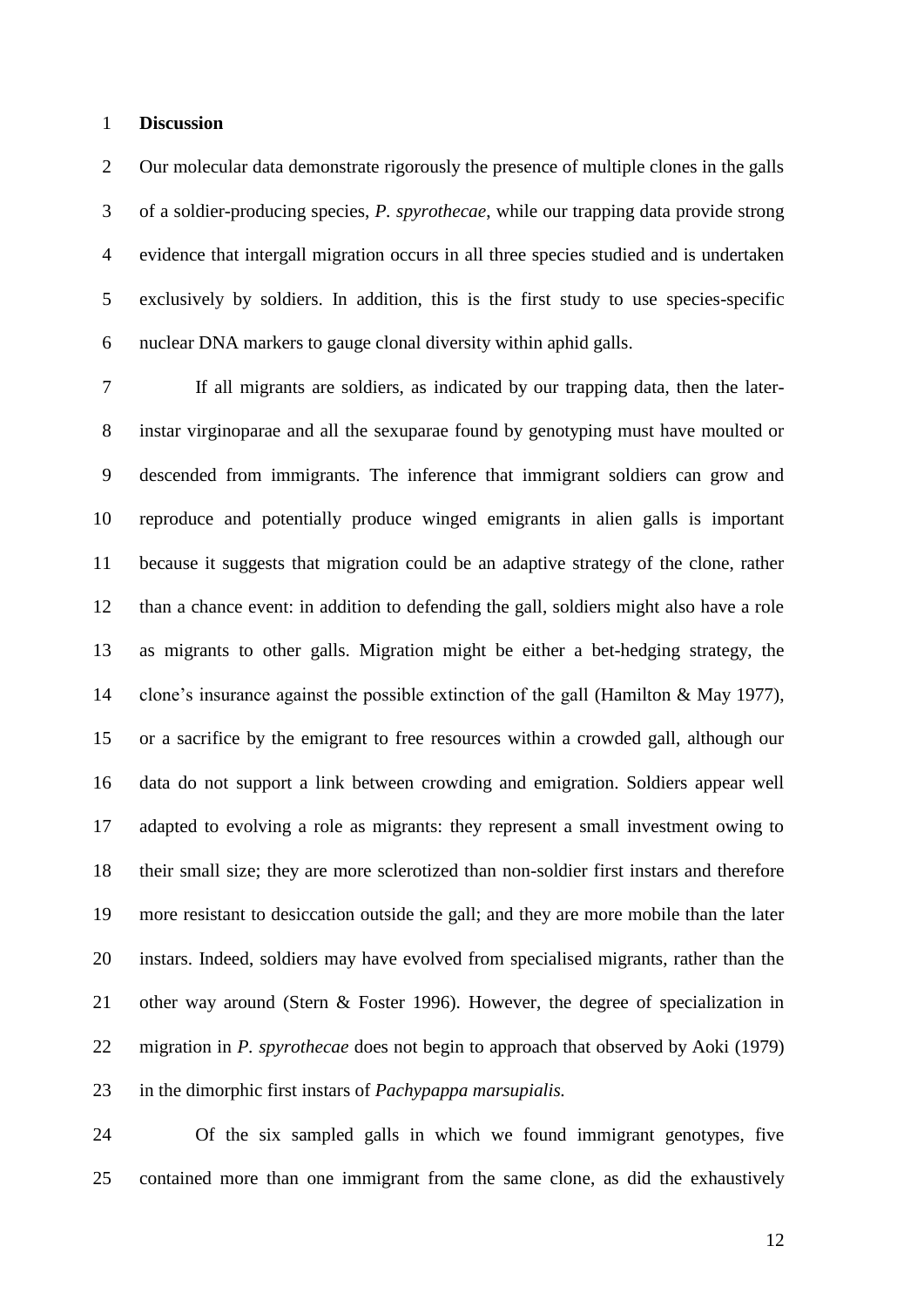genotyped gall. We cannot know whether these occurred through repeated immigration from the same clone, or reproduction by migrants within galls, or a combination of both. However, the presence of sexuparae in all seven mixed galls shows that migrants do reproduce, so it is likely that some duplicates are the result of migrant reproduction.

 Variable rates of migrant reproduction could account for the greater range of mixing levels found by genotyping compared with those estimated by trapping migrants (calculated under the assumption that migrants and natives reproduce at the same rate), although differences between the sampling sites could also explain this observation. Such variation in reproductive rate could be random, but in one closely related species there is clear potential for migrants to out-compete the native clone: *P. obesinymphae* migrants cheat in alien galls by withholding defensive behaviour and accelerating their development (Abbot *et al.* 2001). Such cheating, if it adds significantly to the cost to the native clone of immigration, should drive selection for the development of defensive behaviours currently unknown in aphids, such as the recognition and exclusion of non-kin.

 Another observation that could be explained by variation in migrant reproductive rate is predominance of soldiers among the 12 non-kin aphids in gall 3019, from which 527 aphids were genotyped, which contrasts with the relatively even balance of morphs and instars found in the non-kin from the other galls, from which 10–39 were genotyped. It is possible that all galls receive immigrants at an approximately equivalent rate, but only in galls where one or more immigrant clone has prospered do we find a level of mixing high enough to be detected by genotyping a small sample. Therefore, we would expect to find a range of morphs and instars in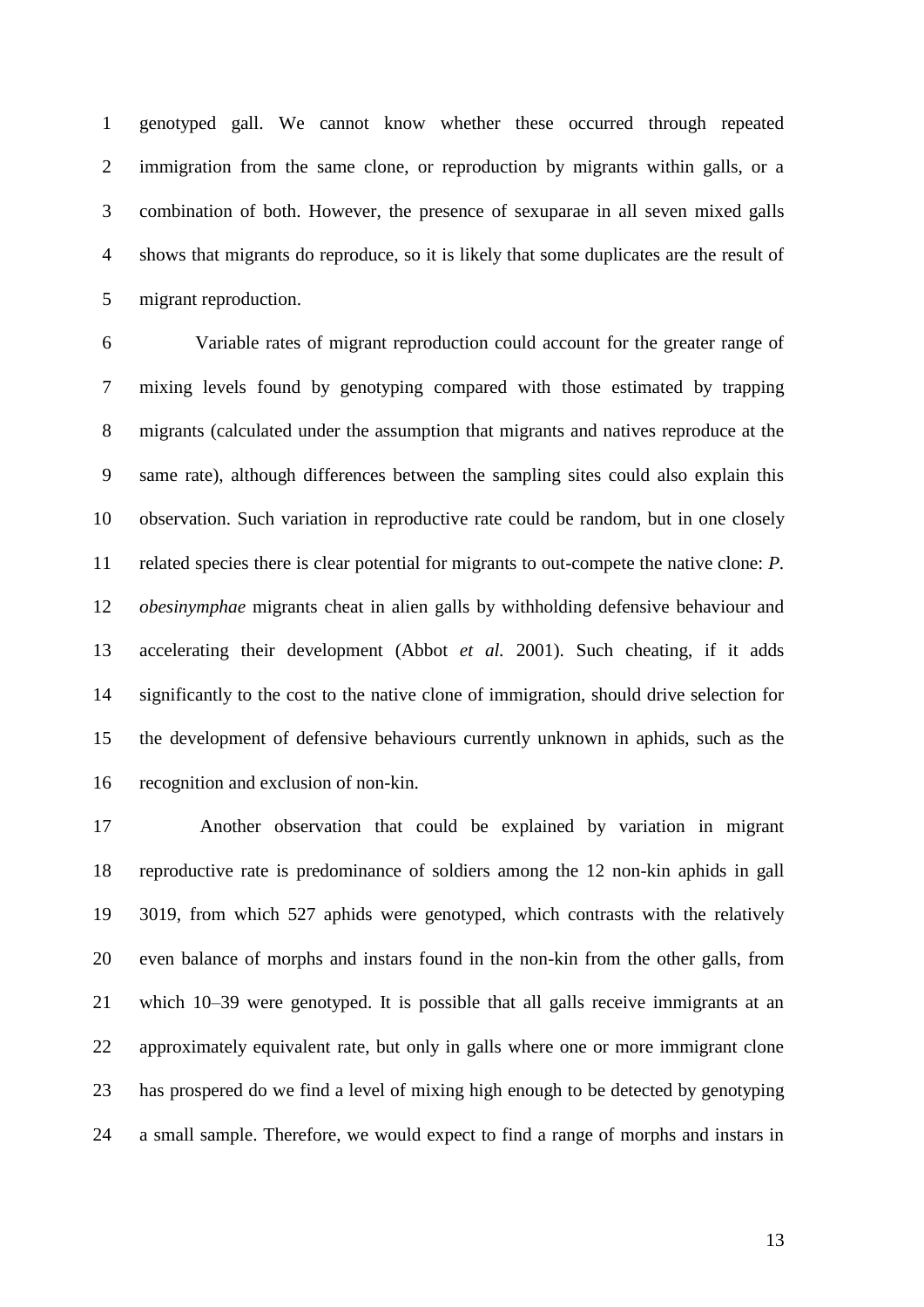highly mixed galls, while the immigrants in galls with little mixing are likely to be soldiers that have not reproduced, due to lack of time or competition.

- The levels of mixing found here in *P. spyrothecae*, and inferred in *P. bursarius* and *P. gairi* are low compared to those found in *P. obesinymphae* (mean = 41%) in the only other detailed survey of clonal diversity in a soldier-producing aphid (Abbot *et al.* 2001). These data, taken together with previous observations, provide no clear trend of association between clonal mixing and soldier production. Setzer (1980) recorded high levels (up to 25%) of clonal mixing in the North American species *P. populitransversus* and *populicaulis*, and there is no evidence yet that these species have soldiers (except for the one gall that was probably of *P. obesinymphae*). Lack of clonal mixing was also recorded in the soldier-producing aphid *Ceratovacuna nekoashi* by Fukatsu and Ishikawa (1994), on the basis of a very small sample size, and in the non-soldier producing species *Melaphis rhois* by Hebert *et al.* (1991). As in parallel arguments about genetic relatedness and the evolution of altruism in, for example, the social Hymenoptera, we would not expect a simple relationship between the degree of clonal mixing and soldier investment. Clonal mixing merely provides the genetic context against which, based on ecological factors, soldier investment might evolve. It would be interesting, therefore, to investigate clonal mixing in further aphid species, especially those where levels might be predicted to be very high.
- 

[3260 words]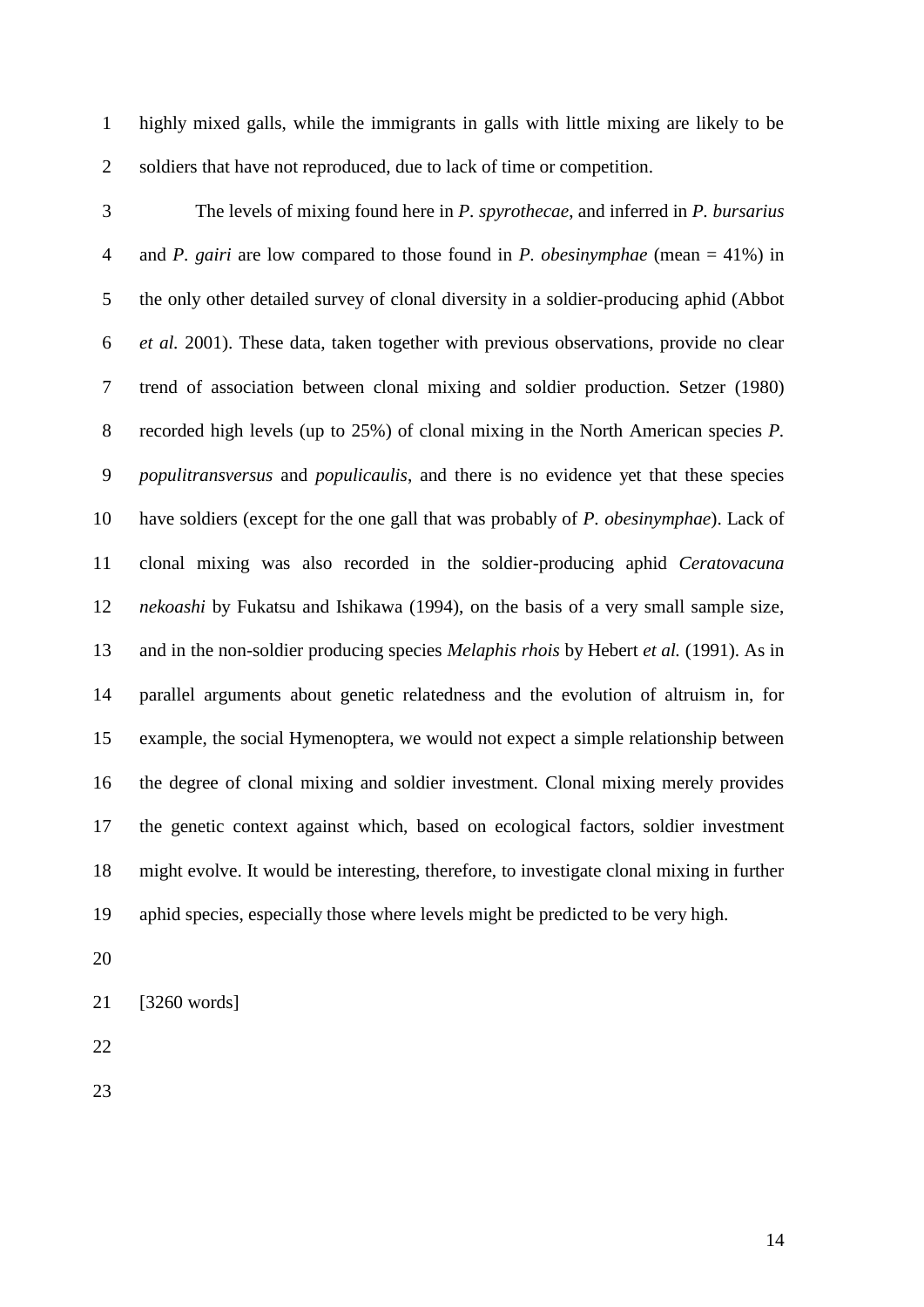# **Acknowledgements**

 This work formed parts of the PhD projects of PCDJ and JAW, who were funded by NERC (Natural Environment Research Council) and BBSRC (Biotechnology and Biological Sciences Research Council) respectively. We thank C Brändle, S Silvestri and N Giorgini for collecting samples. We are also grateful to N Pike, D Dawson, Lukas Keller and two anonymous referees for helpful comments on the manuscript.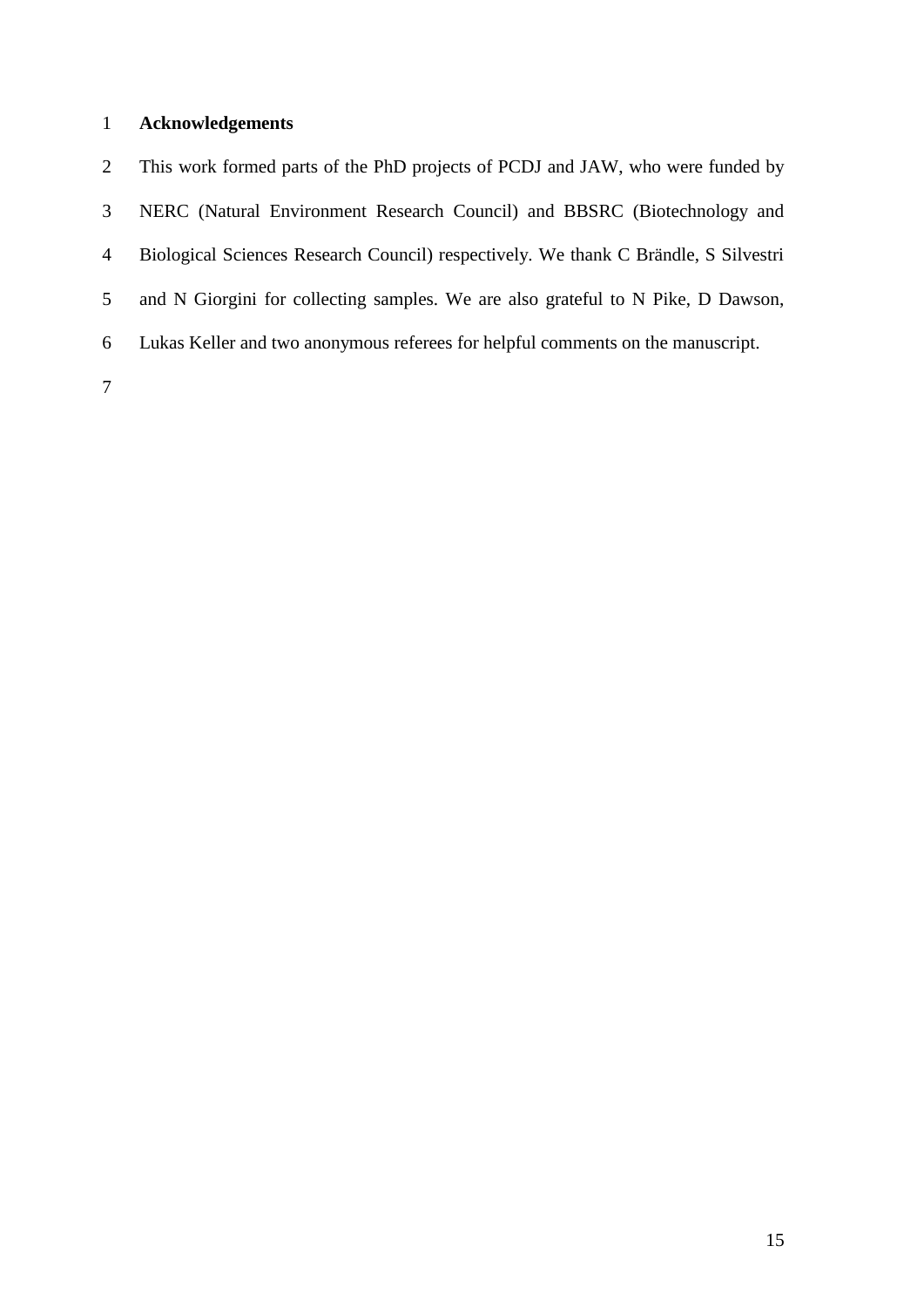## **References**

| $\overline{2}$ | Abbot P, Withgott JH, Moran NA (2001) Genetic conflict and conditional altruism                                                    |
|----------------|------------------------------------------------------------------------------------------------------------------------------------|
| 3              | in social aphid colonies. Proceedings of the National Academy of Sciences of the                                                   |
| $\overline{4}$ | United States of America 98, 12068-12071.                                                                                          |
| 5              | Aoki S (1977) Colophina clematis (Homoptera, Pemphigidae), an aphid species                                                        |
| 6              | with 'soldiers'. Kontyû 45, 276-282.                                                                                               |
| 7              | Aoki S (1979) Dimorphic first instar larvae produced by the fundatrix of                                                           |
| 8              | Pachypappa marsupialis (Homoptera: Aphidoidea). Kontyû 47, 390-398.                                                                |
| 9              | Aoki S (1980) Occurrence of a simple labor in a gall aphid Pemphigus dorocola                                                      |
| 10             | (Homoptera, Pemphigidae). Kontyû 48, 71-73.                                                                                        |
| 11             | Aoki S, Kurosu U (1986) Soldiers of a European Gall Aphid, Pemphigus                                                               |
| 12             | spyrothecae (Homoptera, Aphidoidea): Why Do They Molt? Journal of Ethology 4,                                                      |
| 13             | 97-104.                                                                                                                            |
| 14             | Benton TG, Foster WA (1992) Altruistic housekeeping in a social aphid.                                                             |
| 15             | Proceedings of the Royal Society of London Series B-Biological Sciences 247, 199-                                                  |
| 16             | 202.                                                                                                                               |
| 17             | Blackman RL, Eastop VF (1994) Aphids on the World's Trees: An Identification                                                       |
| 18             | and Information Guide. The Natural History Museum, London.                                                                         |
| 19             | Cruz YP (1981) A sterile defender morph in a polyembryonic hymenopterous                                                           |
| 20             | parasite. Nature 294, 446-447.                                                                                                     |
| 21             | Foster WA (1990) Experimental evidence for effective and altruistic colony                                                         |
| 22             | defence against natural predators by soldiers of the gall-forming aphid Pemphigus                                                  |
| 23             | spyrothecae (Hemiptera, Pemphigidae). Behavioral Ecology and Sociobiology 27,                                                      |
| 24             | 421-430.                                                                                                                           |
| 25             | Foster WA, Northcott PA (1994) Galls and the evolution of social behaviour in                                                      |
| 26             | aphids. In Plant Galls, vol. 49. Systematics Association Special Volume (ed. Williams                                              |
| 27             | MAJ), pp. 161-182. Oxford University Press, Oxford.                                                                                |
| 28             | Foster WA, Rhoden PK (1998) Soldiers effectively defend aphid colonies against                                                     |
| 29             | predators in the field. Animal Behaviour 55, 761-765.                                                                              |
| 30             | Fukatsu T, Ishikawa H (1994) Differentiation of aphid clones by arbitrarily primed                                                 |
| 31             | polymerase chain reaction (AP-PCR) DNA fingerprinting. Molecular Ecology 3, 187-                                                   |
| 32             | 192.                                                                                                                               |
| 33             | Hamilton WD (1964) The genetical evolution of social behaviour, I and II.                                                          |
| 34             | Journal of Theoretical Biology 7, 1-52.                                                                                            |
| 35             | Hamilton WD (1987) Kinship, recognition, disease, and intelligence: Constraints                                                    |
| 36             | of social evolution. In Animal Societies: Theories and Facts (ed. Itô Y, Brown JL,                                                 |
| 37             | Kikkawa J), pp. 81-102. Japan Scientific Society Press, Tokyo.                                                                     |
| 38             | Hamilton WD, May RM (1977) Dispersal in stable habitats. Nature 269, 578-581.                                                      |
| 39             | Harvell CD (1994) The evolution of polymorphism in colonial invertebrates and                                                      |
| 40             | social insects. Quarterly Review of Biology 69, 155-185.                                                                           |
| 41             | Harvey PH, Pagel MD (1991) The Comparative Method in Evolutionary Biology.                                                         |
| 42<br>43       | Oxford University Press, Oxford.                                                                                                   |
|                | Hebert PDN, Finston TL, Foottit R (1991) Patterns of genetic diversity in the                                                      |
| 44<br>45       | sumac gall aphid, Melaphis rhois. Genome 34, 757-762.<br>Johnson PCD, Llewellyn KS, Amos W (2000) Microsatellite loci for studying |
| 46             | clonal mixing, population structure and inbreeding in a social aphid, Pemphigus                                                    |
| 47             | spyrothecae (Hemiptera: Pemphigidae). Molecular Ecology 9, 1445-1446.                                                              |
| 48             | Lampel G (1969) Untersuchungen zur morphenfolge von Pemphigus spirothecae                                                          |
| 49             | Pass. Bulletin Naturforsch Gesellschaft Freiburg 58, 56-72.                                                                        |
|                |                                                                                                                                    |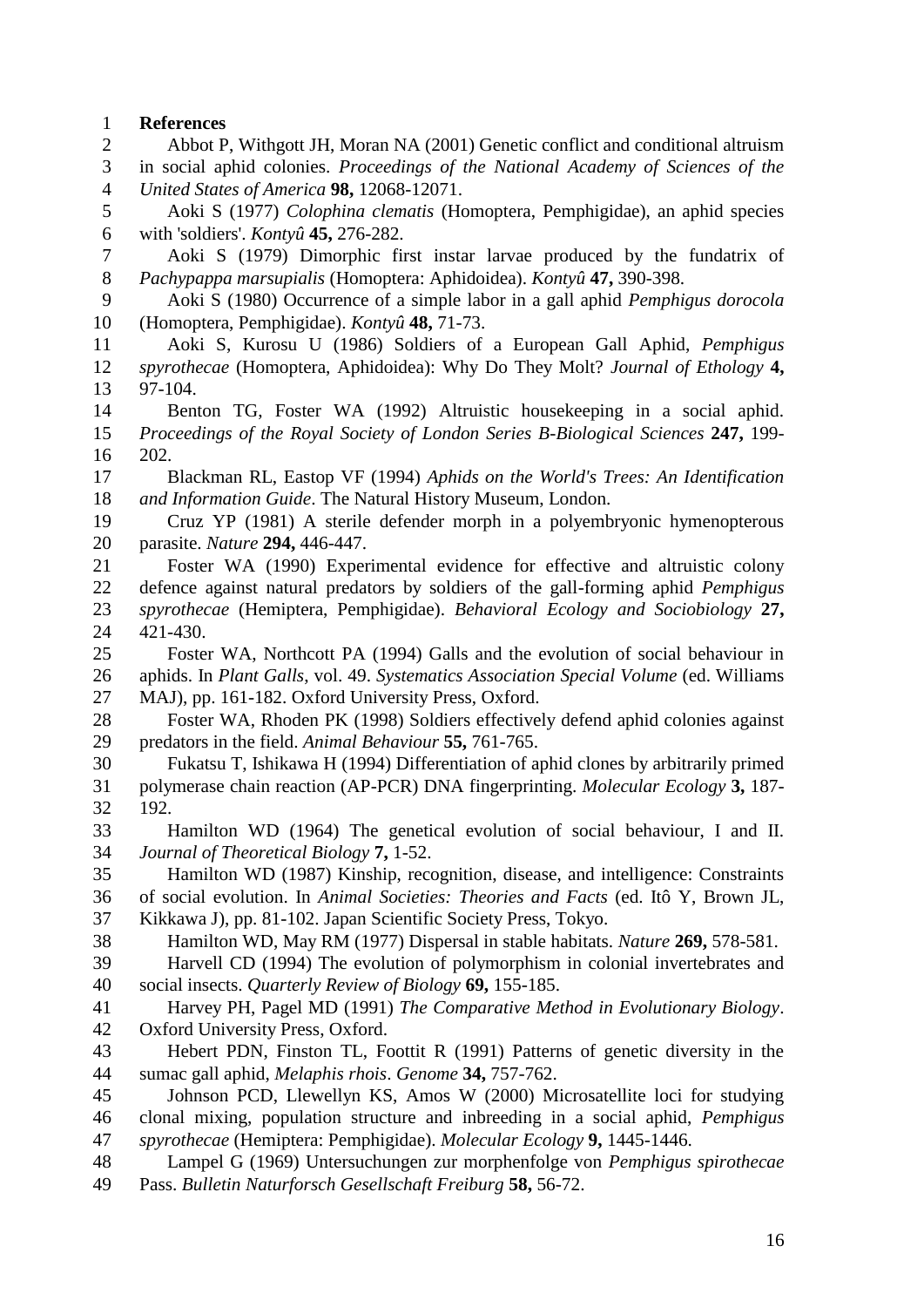Llewellyn KS (1996) Microsatellite analysis to assess the extent of clonal mixing in the poplar gall aphid *Pemphigus spyrothecae* (Hemiptera: Pemphigidae). MA thesis, University of Cambridge. Moran NA (1993) Defenders in the North-American aphid *Pemphigus obesinymphae*. *Insectes Sociaux* **40,** 391-402. Remaudière G, Remaudière M (1997) *Catalogue des Aphides du Monde*. INRA, Paris. Rhoden PK (1997) The evolution of social behaviour in aphids of the genus *Pemphigus*. PhD thesis, University of Cambridge. Setzer RW (1980) Intergall migration in the aphid genus *Pemphigus*. *Annals of the Entomological Society of America* **73,** 327-331. Sokal RR, Rohlf FJ (1995) *Biometry*, 3rd edition. Freeman, New York. Stern DL, Foster WA (1996) The evolution of soldiers in aphids. *Biological Reviews of the Cambridge Philosophical Society* **71,** 27-79. Stern DL, Foster WA (1997) The evolution of sociality in aphids: a clone's-eye view. In *Social Behaviour in Insects and Arachnids* (ed. Choe JC, Crespi BJ), pp. 150- 165. Cambridge University Press, Cambridge. Taberlet P, Griffin S, Goossens B*, et al.* (1996) Reliable genotyping of samples with very low DNA quantities using PCR. *Nucleic Acids Research* **24,** 3189-3194.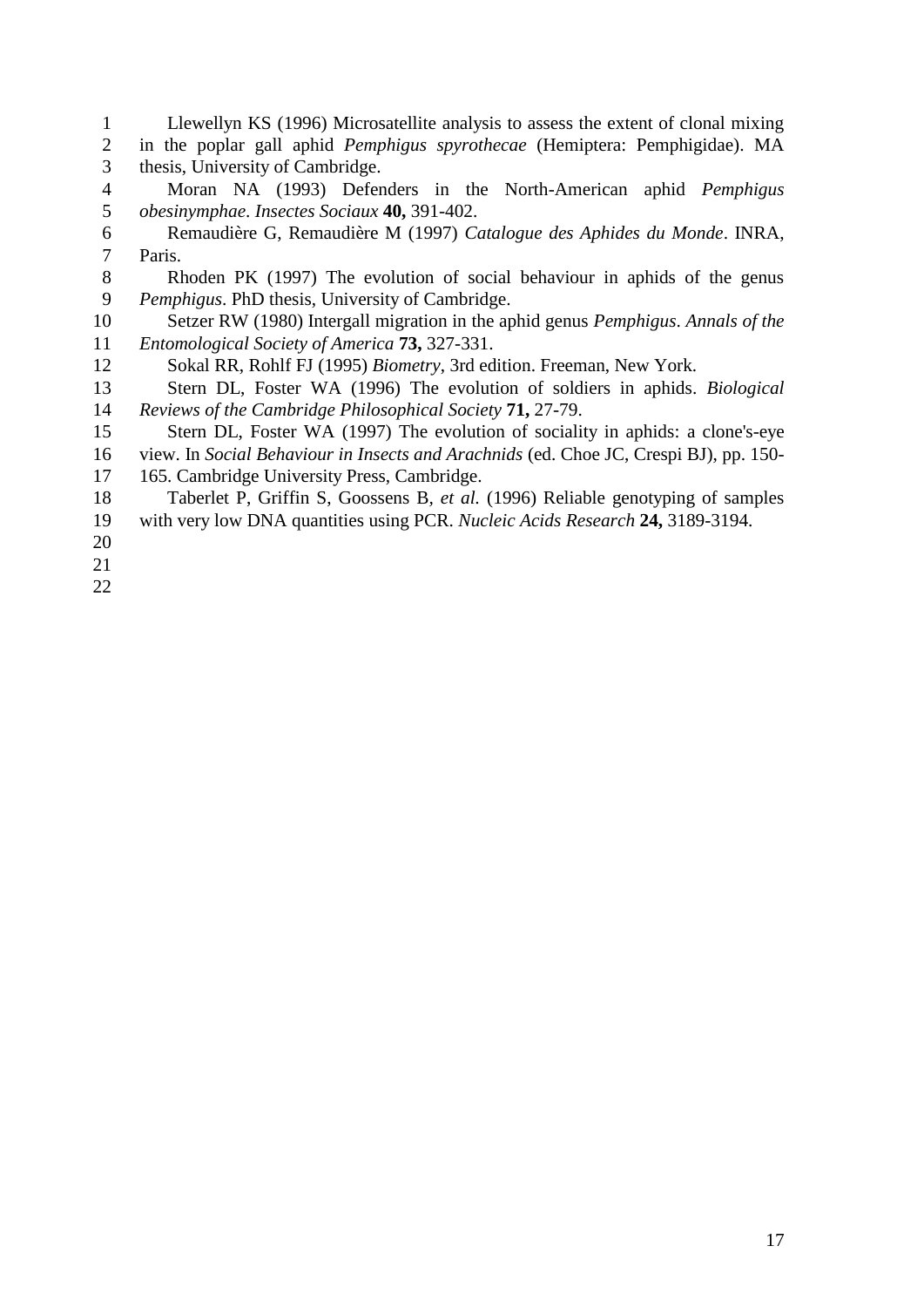# **Author information box**

 This work was conducted in the Department of Zoology of the University of Cambridge, where John Whitfield and Paul Johnson were PhD students. William Foster is senior lecturer in zoology and curator of insects. The research interests of his group include the evolution of social behaviour in aphids and wasps, and the evolution of forest canopy arthropods. Bill Amos is a lecturer in zoology. His laboratory focuses on the use of molecular markers to reveal population structure and breeding behaviour in a wide range of animals, and he has a particular interest in the evolution of microsatellites.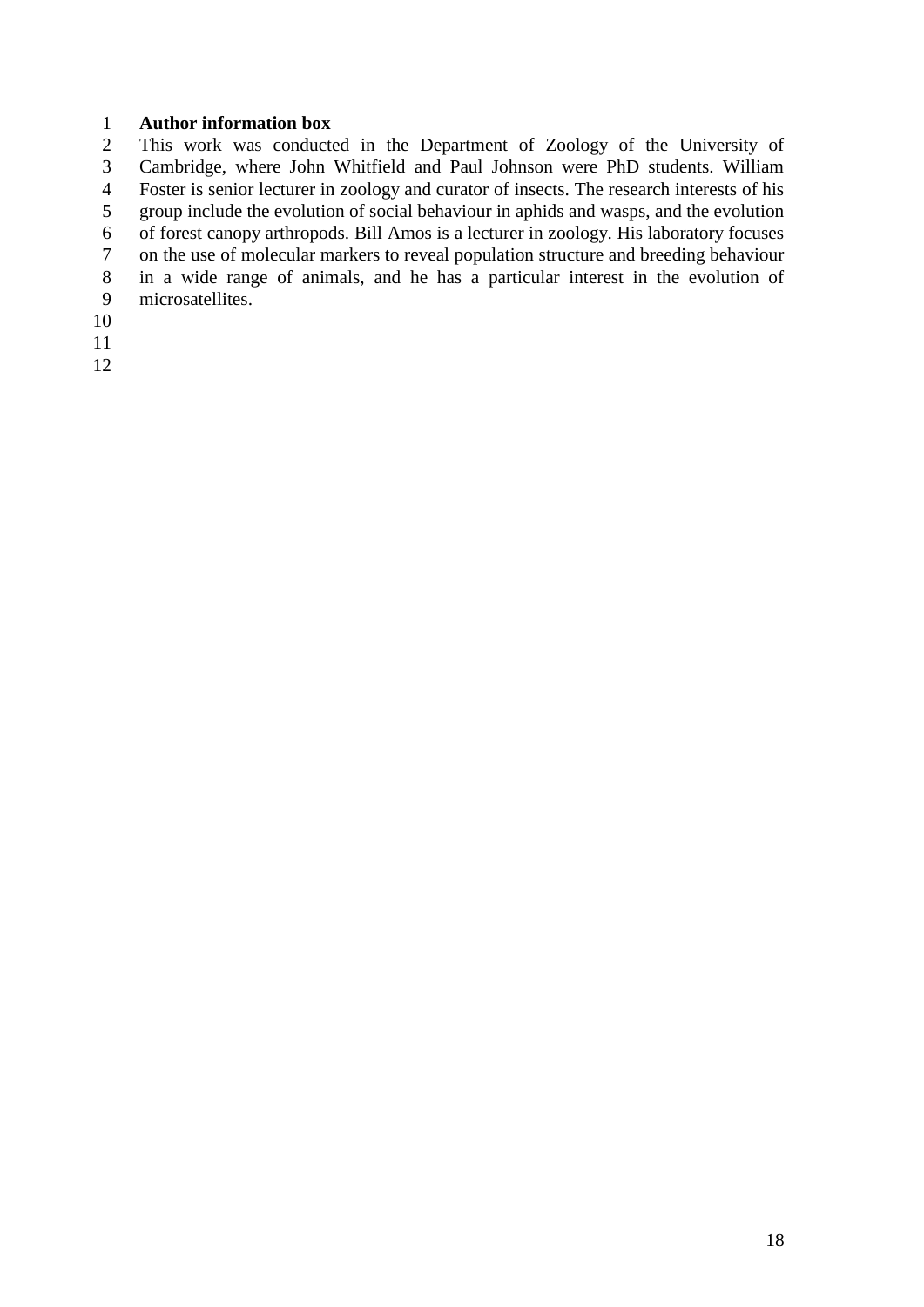# **Figure legends**

 **Figure 1** Microsatellite variation at locus 98PS12 revealing the presence of 5 clones among 27 aphids from a *P. spyrothecae* gall (ref. 3072) (V = virginoparae; S = 5 sexuparae;  $1-4 =$  instar number;  $A =$  adult).

 **Figure 2** Proportions of different clones among *P. spyrothecae* aphids from fourteen galls. Sample sizes are given above the bars. Common shading patterns between bars do not indicate that the same clones are present in different galls. The proportions of

the 9 non-kin clones in gall 3019 were too small to be distinguished here.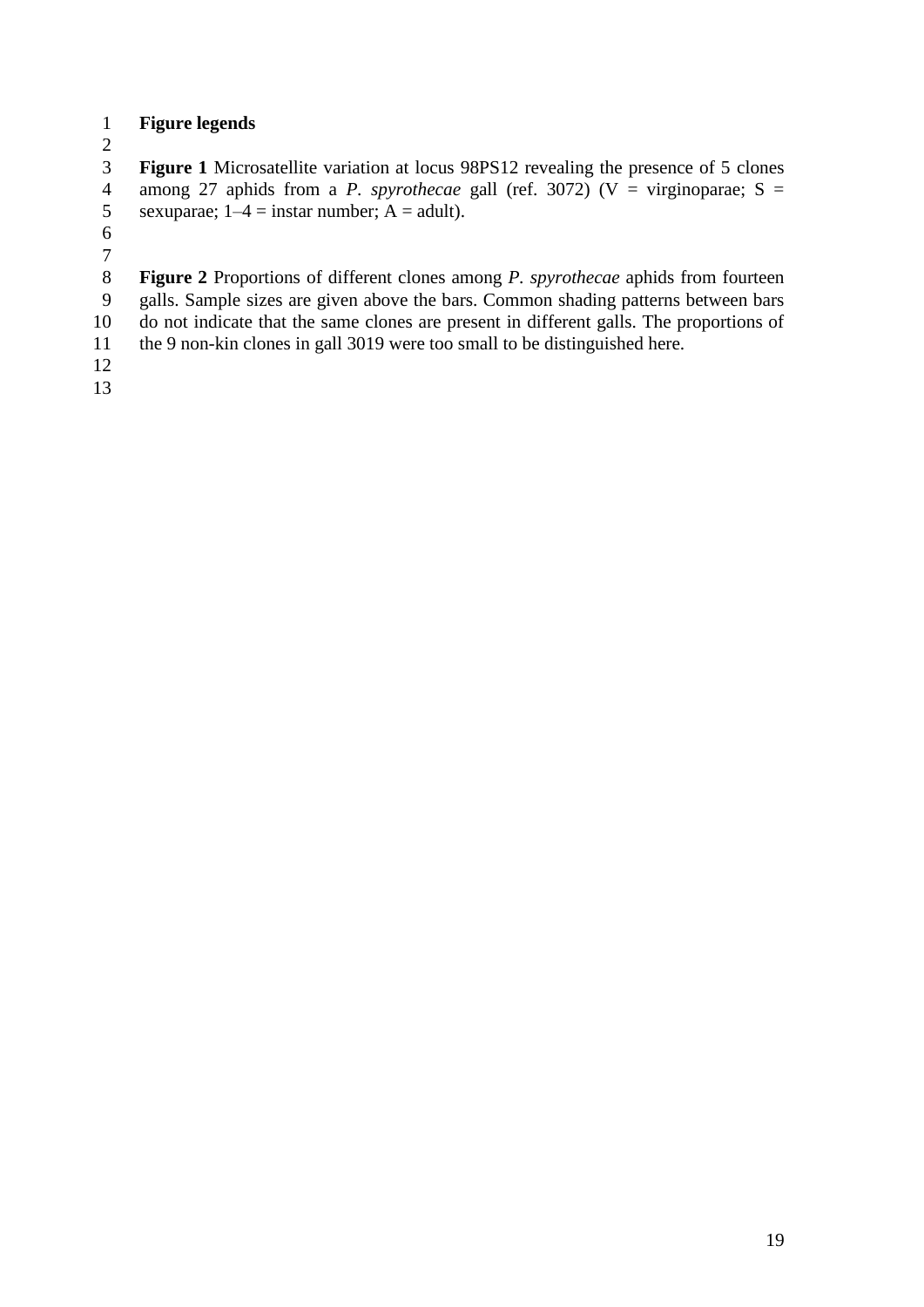# **Tables**

| Species        |    | No. of gallsDuration of<br>examined experiment<br>(weeks) | Mean total<br>population in the<br>galls $(\pm SE)$ | Mean no. of<br>emigrants per gall<br>per week (range) | Mean no. of<br>immigrants per least one<br>gall per week immigrant<br>(range) | % galls with at | Mean %<br>mixing<br>(range) | Migrant<br>success rate |
|----------------|----|-----------------------------------------------------------|-----------------------------------------------------|-------------------------------------------------------|-------------------------------------------------------------------------------|-----------------|-----------------------------|-------------------------|
| spyrothecae 59 |    | $7.8 - 19.10.1995$<br>(10.3)                              | $428 \pm 32$                                        | 0.64<br>$(0-10)$                                      | 0.17<br>$(0-2)$                                                               | 17              | 0.68<br>$(0-15.4)$          | 0.26                    |
| bursarius      | 60 | $26.5 - 25.7.1995$<br>(7.6)                               | $112 \pm 9.3$                                       | 0.22<br>$(0-3)$                                       | 0.1<br>$(0-2)$                                                                | 8.3             | 0.64<br>$(0 - 17.7)$        | 0.46                    |
| gairi          | 67 | $26.5 - 25.7.1995$<br>(7.6)                               | $38.3 \pm 3.5$                                      | 0.37<br>$(0-13)$                                      | 0.15<br>$(0-3)$                                                               | 10.4            | 2.58<br>$(0-42.1)$          | 0.4                     |

**Table 1** Observations on migrating behaviour in three *Pemphigus* species. Aphids caught in sticky traps on leaf petioles.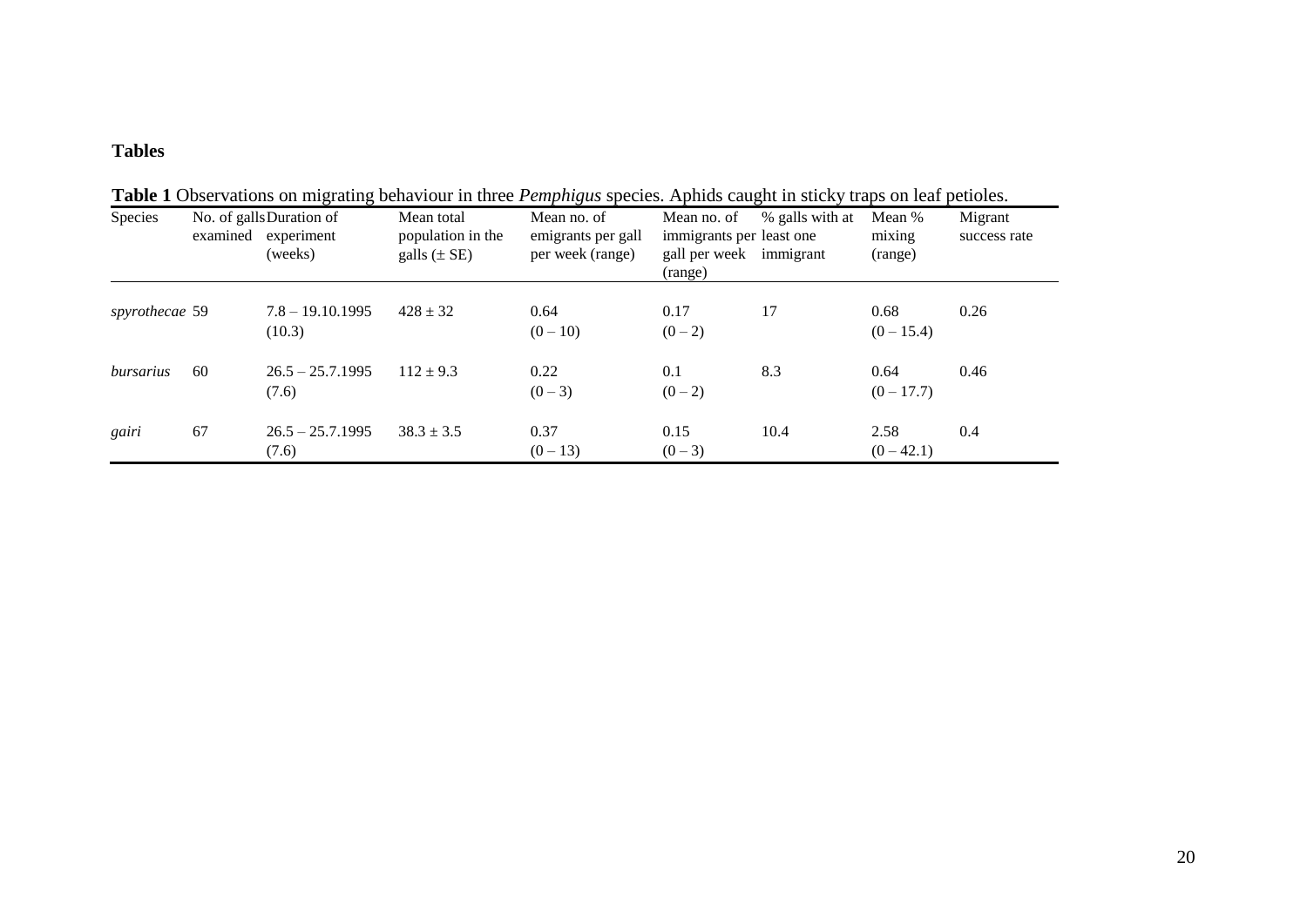|      | No. of migrants/no. of aphids genotyped |              |           |        |        |                |
|------|-----------------------------------------|--------------|-----------|--------|--------|----------------|
| Gall | Soldiers                                | Other        | Sexuparae | Total  | Mixing | No. of         |
| ref. |                                         | virginoparae |           |        | level  | clones         |
| 3003 | 0/0                                     | 0/2          | 0/8       | 0/10   | 0%     | 1              |
| 3044 | 0/10                                    | 0/3          | 0/14      | 0/27   | 0%     | 1              |
| 3067 | 0/10                                    | 0/3          | 0/13      | 0/26   | 0%     | 1              |
| 3078 | 0/10                                    | 0/1          | 0/15      | 0/26   | 0%     | 1<br>1         |
| 3081 | 0/3                                     | 0/1          | 0/8       | 0/12   | 0%     | 1              |
| 3085 | 0/4                                     | 0/2          | 0/11      | 0/17   | 0%     | 1              |
| 3308 | 0/6                                     | 0/2          | 0/7       | 0/15   | 0%     | 1              |
| 3019 | 9/138                                   | 2/62         | 1/327     | 12/527 | 2.3%   | 10             |
| 3291 | 0/3                                     | 0/1          | 1/6       | 1/10   | 10%    | $\overline{c}$ |
| 3063 | 2/12                                    | 1/5          | 1/22      | 4/39   | 10%    | 3              |
| 3017 | 0/10                                    | 1/3          | 2/14      | 3/27   | 11%    | 4              |
| 3032 | 1/5                                     | 0/3          | 3/15      | 4/23   | 17%    | 3              |
| 3030 | 0/2                                     | 0/3          | 5/13      | 5/18   | 28%    | 3              |
| 3072 | 6/10                                    | 2/3          | 8/14      | 16/27  | 59%    | 5              |

**Table 2** Clonal mixing among *P. spyrothecae* aphids from fourteen galls, revealed by two microsatellite loci.